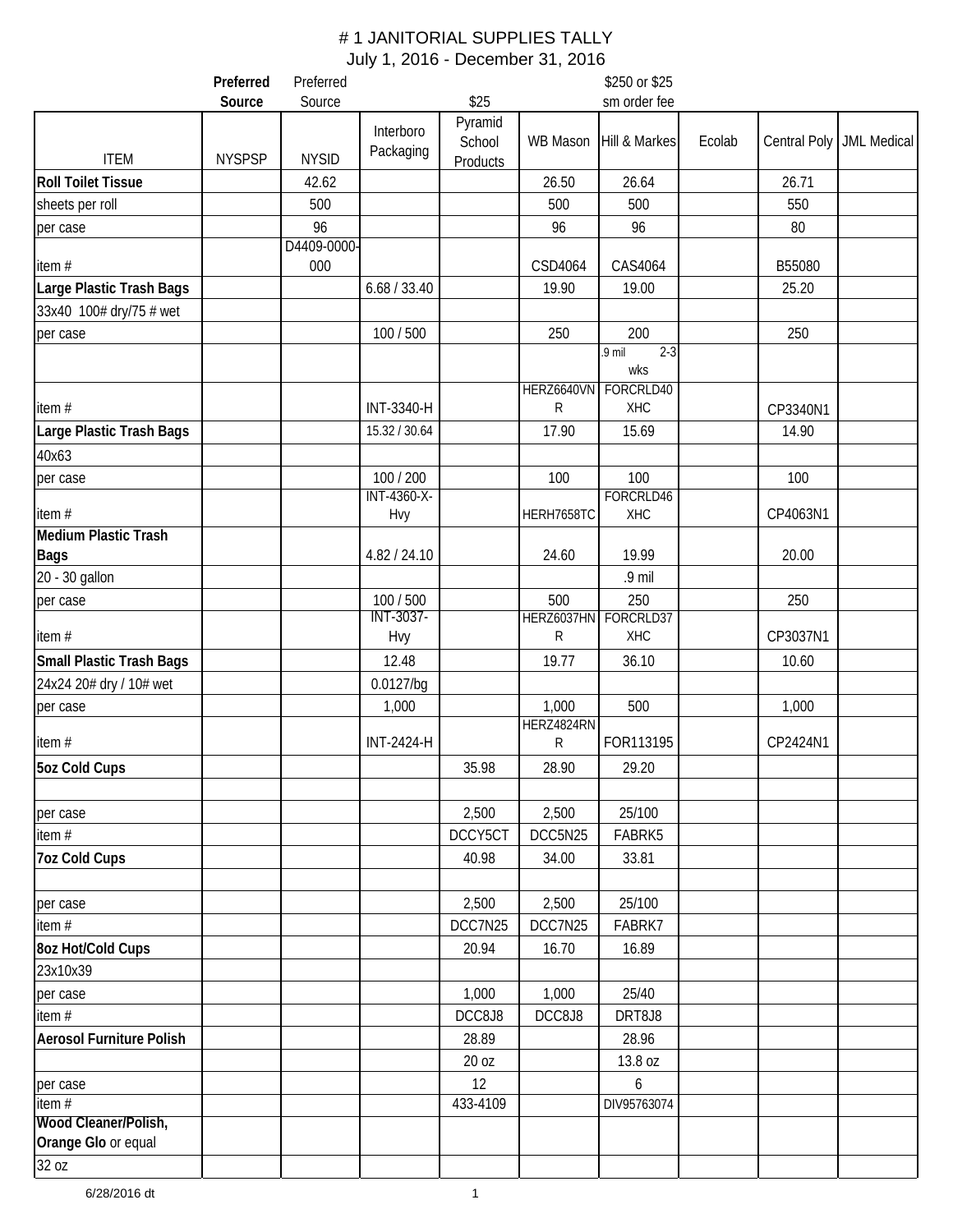| <b>ITEM</b>                       | <b>NYSPSP</b> | <b>NYSID</b>       | Interboro<br>Packaging     | Pyramid<br>School<br>Products | WB Mason          | Hill & Markes     | Ecolab |              | Central Poly   JML Medical |
|-----------------------------------|---------------|--------------------|----------------------------|-------------------------------|-------------------|-------------------|--------|--------------|----------------------------|
| per case                          |               |                    |                            |                               |                   |                   |        |              |                            |
| item#                             |               |                    |                            |                               |                   |                   |        |              |                            |
| <b>Stainless Steel Cleaner</b>    |               |                    |                            | 27.98                         |                   | 41.70             |        |              |                            |
| 16-18 oz                          |               |                    |                            | 18 oz                         |                   | 16 oz             |        |              |                            |
| per case                          |               |                    |                            | 12                            |                   | 12                |        |              |                            |
| item #                            |               |                    |                            | 433-4111                      |                   | <b>GNR844</b>     |        |              |                            |
| Liquid Disinfectant /             |               |                    |                            |                               |                   |                   |        |              |                            |
| Cleaner (non-abrasive)            |               |                    |                            |                               | 39.60             | 40.57             |        |              |                            |
|                                   |               |                    |                            |                               | 32 oz             | 32 oz             |        |              |                            |
| per case                          |               |                    |                            |                               | 8                 | 8                 |        |              |                            |
|                                   |               |                    |                            |                               | <b>PGC02287C</b>  |                   |        |              |                            |
| item#                             |               |                    |                            |                               | Τ                 | PNG 02287         |        |              |                            |
| Roll Paper Towel - White          |               |                    |                            |                               | 17.00             | 17.02             |        | 17.60        |                            |
|                                   |               |                    |                            |                               | 85                | 85                |        | 85           |                            |
| per case                          |               |                    |                            |                               | 30                | 30                |        | 30           |                            |
| item#                             |               |                    |                            |                               | CSD4073           | CAS4073A1         |        | 6350         |                            |
| Roll Paper Towel - Brown          |               |                    |                            |                               | 17.00             | 17.02             |        | 14.30        |                            |
|                                   |               |                    |                            |                               | 85                | white             |        | 350'         |                            |
| per case                          |               |                    |                            |                               | 30                | 30/85             |        | 8            |                            |
| item $#$                          |               |                    |                            |                               | CSD4073           | CAS4073A1         |        | <b>P720N</b> |                            |
| <b>Brawny Paper Towel</b>         |               |                    |                            |                               | 46.20             | 47.31             |        | 17.60        |                            |
|                                   |               |                    |                            |                               | 44                |                   |        | 85           |                            |
| per case                          |               |                    |                            |                               | 30                | 30 / 44 sht       |        | 30           |                            |
| item #                            |               |                    |                            |                               | PGC88275          | PNG 88275         |        | 6350         |                            |
| <b>Bleach</b>                     |               |                    |                            |                               | 9.00              | 13.50             |        |              |                            |
|                                   |               |                    |                            |                               | gal               | concentrated      |        |              |                            |
| per case                          |               |                    |                            |                               | 6                 | 3/121 oz          |        |              |                            |
|                                   |               |                    |                            |                               | KIK1100863        |                   |        |              |                            |
| item $#$                          |               |                    |                            |                               | 5042              | CLX30966          |        |              |                            |
| Oxiclean                          |               |                    |                            |                               | 57.30             | 60.65             |        |              |                            |
| $25$ lb                           |               |                    |                            |                               | 30 lb             | 30 lb             |        |              |                            |
| per case                          |               |                    |                            |                               | 1                 | $\mathbf{1}$      |        |              |                            |
|                                   |               |                    |                            |                               | CDC3320084<br>012 | CDC3320084<br>012 |        |              |                            |
| item#<br>Gloves - PF - Vinyl Exam |               |                    |                            |                               |                   |                   |        |              |                            |
| (S)                               | 35.00         | 39.35              | 24.00                      | 22.90                         | 24.60             | 25.85             |        |              | 22.40                      |
|                                   |               |                    |                            |                               |                   |                   |        |              |                            |
| per case                          | 10/100        | 1,000              | 1,000                      | 10/100                        | 10/100            | 10/100            |        |              | 10/100                     |
|                                   |               | C3318-0000         | MedPride/El                |                               |                   |                   |        |              |                            |
| item#                             | 804.2         | 000                | ara-S-VPFG-                | <b>VSM200</b>                 | SAGVEPSM          | ISL102112         |        |              | <b>JML1611</b>             |
| Gloves - PF - Vinyl Exam          |               |                    |                            |                               |                   |                   |        |              |                            |
| (M)                               | 35.00         | 39.35              | 27.00                      | 22.90                         | 24.60             | 25.85             |        |              | 22.40                      |
|                                   |               |                    |                            |                               |                   |                   |        |              |                            |
| per case                          | 10/100        | 1,000              | 1,000                      | 10/100                        | 10/100            | 10/100            |        |              | 10/100                     |
| item #                            | 804.3         | C3318-0000-<br>000 | MedPride/EI<br>ara-M-VPFG- | <b>VMD200</b>                 | SAGVEPMD          | ISL102114         |        |              | <b>JML1612</b>             |
| Gloves - PF - Vinyl Exam          |               |                    |                            |                               |                   |                   |        |              |                            |
| (L)                               | 35.00         | 39.35              | 27.00                      | 22.90                         | 24.60             | 25.85             |        |              | 22.40                      |
|                                   |               |                    |                            |                               |                   |                   |        |              |                            |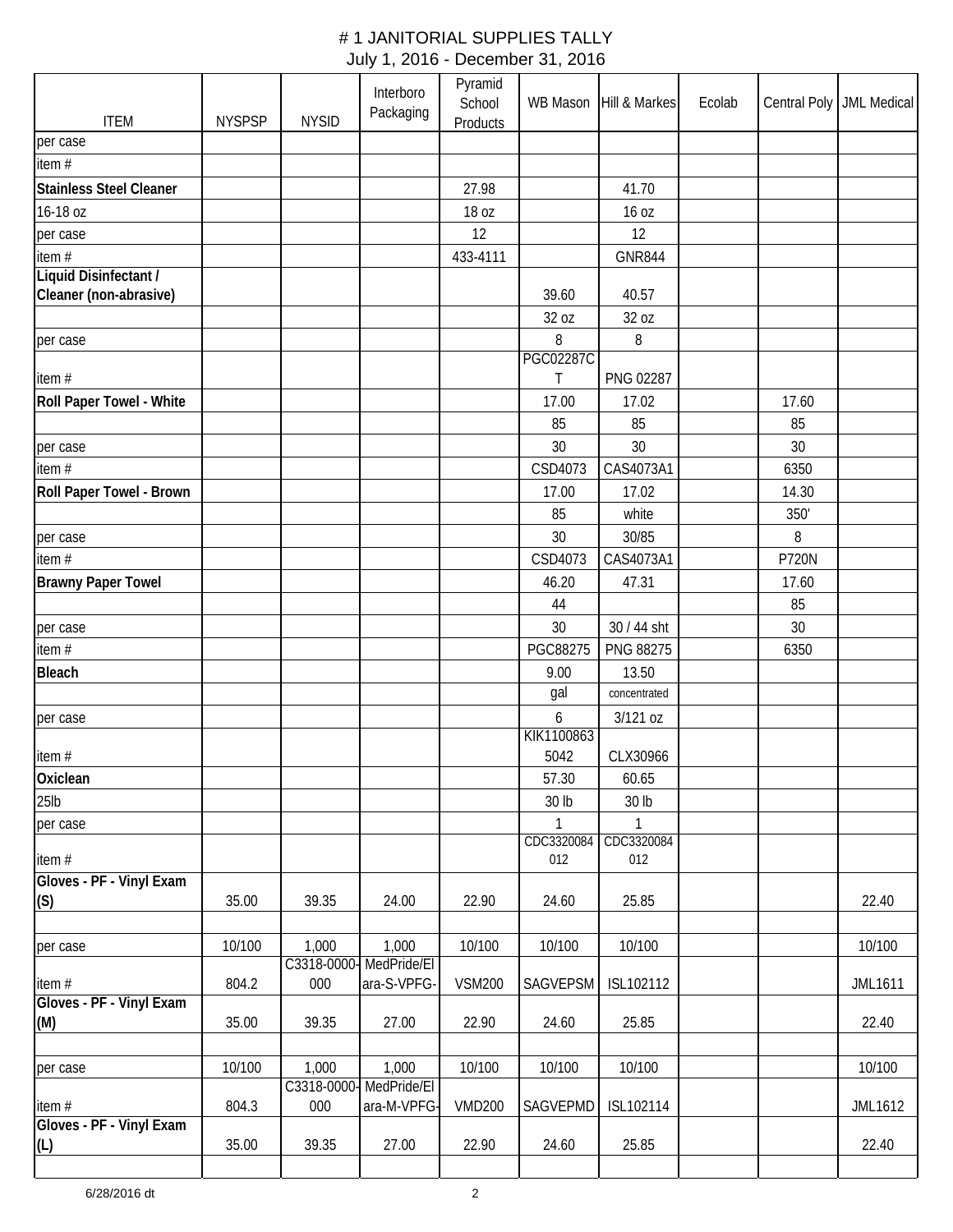|                                     |               |                     | Interboro<br>Packaging           | Pyramid<br>School | WB Mason                   | Hill & Markes      | Ecolab | Central Poly | <b>JML Medical</b> |
|-------------------------------------|---------------|---------------------|----------------------------------|-------------------|----------------------------|--------------------|--------|--------------|--------------------|
| <b>ITEM</b>                         | <b>NYSPSP</b> | <b>NYSID</b>        |                                  | Products          |                            |                    |        |              |                    |
| per case                            | 10/100        | 1,000               | 1,000<br>C3318-0000- MedPride/EI | 10/100            | 10/100                     | 10/100             |        |              | 10/100             |
| item#<br>Gloves - PF - Vinyl Exam   | 804.4         | 000                 | ara-L-VPFG-                      | <b>VLG200</b>     | SAGVEPLG                   | ISL102116          |        |              | JML1613            |
| $(X-L)$                             | 35.00         | 39.35               | 27.00                            | 22.90             | 24.60                      | 25.85              |        |              | 22.40              |
| per case                            | 10/100        | 1,000               | 1,000                            | 10/100            | 10/100                     | 10/100             |        |              | 10/100             |
|                                     |               |                     | C3318-0000-MedPride/EI           |                   |                            |                    |        |              |                    |
| item#                               | 804.5         | 000                 | ara-XL-                          | <b>VXL200</b>     | SAGVEPXL                   | ISL102118          |        |              | <b>JML1614</b>     |
| Gloves - PF - Latex (S)             | 54.47         | 48.04               | 39.00                            | 33.80             | 33.75                      | 38.60              |        | 34.17        | 43.00              |
| per case                            | 10/100        | 1,000<br>C3316-000- | 1,000<br>MedPride/El             | 10/100            | 10/100                     | 10/100             |        | 1,000        | 10/100             |
| item#                               | 801.2         | <b>SMA</b>          | ara-S-LPFG                       | LSM5201           | SAGRPRSM                   | ISL100212          |        | LGPPFG-S     | ADE2100            |
| Gloves - PF - Latex (M)             | 54.47         | 48.04               | 39.00                            | 33.80             | 33.75                      | 38.60              |        | 34.17        | 43.00              |
| per case                            | 10/100        | 1,000<br>C3316-000- | 1,000<br>MedPride/EI             | 10/100            | 10/100                     | 10/100             |        | 1,000        | 10/100             |
| item#                               | 801.3         | <b>MED</b>          | ara-M-LPFG                       | LMD5201           | SAGRPRMD                   | ISL100214          |        | LGPPFG-M     | ADE2300            |
| Gloves - PF - Latex (L)             | 54.47         | 48.04               | 39.00                            | 33.80             | 33.75                      | 38.60              |        | 34.17        | 43.00              |
|                                     |               |                     |                                  |                   |                            |                    |        |              |                    |
| per case                            | 10/100        | 1,000<br>C3316-000- | 1,000<br>MedPride/El             | 10/100            | 10/100                     | 10/100             |        | 1,000        | 10/100             |
| item#                               | 801.4         | LGE                 | ara-L-LPFG                       | LLG5201           | SAGRPRLG                   | ISL100216          |        | LGPPFG-L     | ADE2300-L          |
| Gloves - PF - Latex (X-L)           | 54.47         | 48.04               | 39.00                            | 33.80             | 33.75                      | 38.60              |        | 34.17        | 43.00              |
|                                     |               |                     |                                  |                   |                            |                    |        |              |                    |
| per case                            | 10/100        | 1,000               | 1,000                            | 10/100            | 10/100                     | 10/100             |        | 1,000        | 10/100             |
|                                     |               | C3316-000-          | MedPride/EI                      |                   |                            |                    |        |              |                    |
| item#<br>Gloves - PF - Nitrile Exam | 801.5         | XLG                 | ara-XL-                          | LLX5201           | SAGRPRXL                   | ISL100218          |        | LGPPFG-XL    | ADE2500            |
| (S)                                 | 52.95         | 75.40<br>8 mil      | 32.50                            | 33.90             | 33.75                      | 39.70              |        |              | 31.60              |
| per case                            | 10/100        | 500                 | 1,000                            | 10/100            | 10/100                     | 4/250              |        |              | 10/100             |
|                                     |               |                     | C3319-0000-Medhandler-S-         |                   | <b>CSWNEBPFG</b>           |                    |        |              |                    |
| item $#$                            | 807.2         | 000                 | NPFG-E                           | <b>NSM400</b>     | S                          | <b>ISL103212AP</b> |        |              | ADE882             |
| Gloves - PF - Nitrile Exam<br>(M)   | 52.95         | 75.40               | 32.50                            | 33.90             | 33.75                      | 39.70              |        |              | 31.60              |
|                                     |               | 8 mil               |                                  |                   |                            |                    |        |              |                    |
| per case                            | 10/100        | 500                 | 1,000                            | 10/100            | 10/100                     | 4/250              |        |              | 10/100             |
| item#                               | 807.3         | C3319-0000-<br>000  | Aurelia-M-<br>NPFG-E             | <b>NMD400</b>     | <b>CSWNEBPFG</b><br>M      | <b>ISL103214AP</b> |        |              | ADE885             |
| Gloves - PF - Nitrile Exam          |               |                     |                                  |                   |                            |                    |        |              |                    |
| (L)                                 | 52.95         | 75.40               | 32.50                            | 33.90             | 33.75                      | 39.70              |        |              | 31.60              |
|                                     |               | 8 mil               |                                  |                   |                            |                    |        |              |                    |
| per case                            | 10/100        | 500<br>C3319-0000   | 1,000<br>Aurelia-L-              | 10/100            | 10/100<br><b>CSWNEBPFG</b> | 4/250              |        |              | 10/100             |
| item#                               | 807.4         | 000                 | NPFG-E                           | <b>NLG400</b>     | $\mathsf L$                | ISL103216AP        |        |              | ADE886             |
| Gloves - PF - Nitrile Exam          |               |                     |                                  |                   |                            |                    |        |              |                    |
| $(X-L)$                             | 52.95         | 75.40               | 32.50                            | 33.90             | 33.75                      | 39.70              |        |              | 31.60              |
|                                     |               | 8 mil               |                                  |                   |                            |                    |        |              |                    |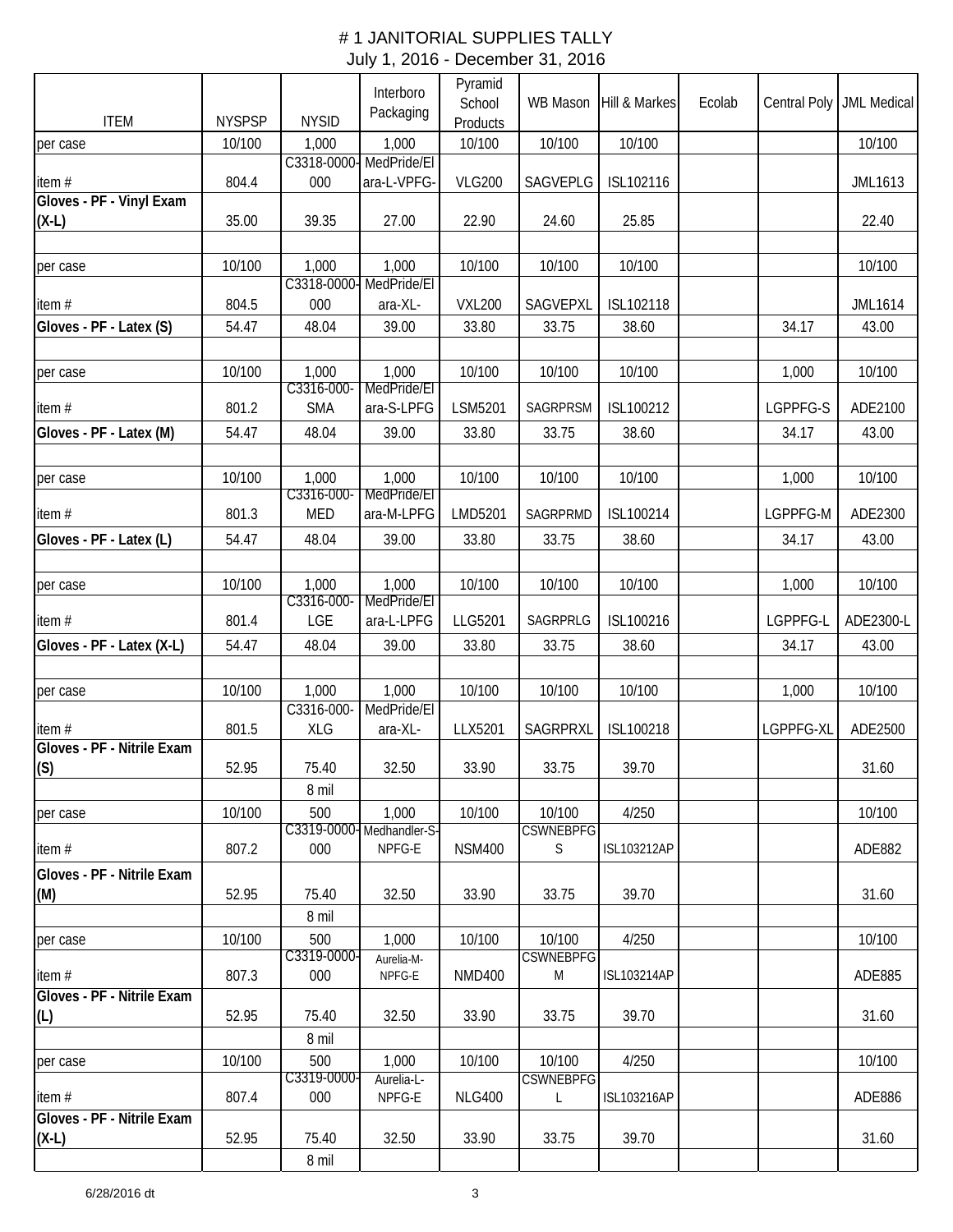|                              |               |                    | Interboro<br>Packaging | Pyramid<br>School    | WB Mason                   | Hill & Markes    | Ecolab | Central Poly | <b>JML Medical</b> |
|------------------------------|---------------|--------------------|------------------------|----------------------|----------------------------|------------------|--------|--------------|--------------------|
| <b>ITEM</b>                  | <b>NYSPSP</b> | <b>NYSID</b>       |                        | Products             |                            |                  |        |              |                    |
| per case                     | 10/100        | 500<br>C3319-0000- | 1,000                  | 10/100               | 10/100<br><b>CSWNEBPFG</b> | 4/250            |        |              | 10/100             |
| item#                        | 807.5         | 000                | Aurelia-XL-<br>NPFG-E  | <b>NXL400</b>        | XL                         | ISL103218AP      |        |              | ADE888             |
| Plunger                      |               |                    |                        | 3.47                 | 3.25                       | 4.94             |        |              |                    |
|                              |               |                    |                        |                      |                            |                  |        |              |                    |
| per case                     |               |                    |                        | ea                   | ea                         | ea               |        |              |                    |
| item#                        |               |                    |                        | 280174               | BSDJAN1065                 | BWK09201         |        |              |                    |
| Toilet Brush w/Holder        |               |                    |                        | 3.59                 |                            | 2.60             |        |              |                    |
|                              |               |                    |                        |                      |                            |                  |        |              |                    |
| per case                     |               |                    |                        | ea                   |                            | ea               |        |              |                    |
| item #                       |               |                    |                        | J50600               |                            | CONJ506000       |        |              |                    |
| Brooms, Corn Maid            | 127.32        |                    |                        | 2.49                 |                            | 4.45             |        |              |                    |
|                              |               |                    |                        | 36"                  |                            |                  |        |              |                    |
|                              | 12            |                    |                        |                      |                            |                  |        |              |                    |
| per case<br>item#            | 337           |                    |                        | ea<br>534            |                            | ea<br>CONE502018 |        |              |                    |
| Brooms, Angled, 12"          |               |                    |                        |                      |                            |                  |        |              |                    |
| Polypropylene Bristle,       |               |                    |                        |                      |                            |                  |        |              |                    |
| w/Vinyl Coated Handle        | 30.00         |                    |                        | 3.98                 |                            |                  |        |              |                    |
|                              |               |                    |                        |                      |                            |                  |        |              |                    |
| per case                     | 6             |                    |                        | ea                   |                            |                  |        |              |                    |
| item#                        | 331           |                    |                        | 00402-12W            |                            |                  |        |              |                    |
| Push Broom w/Non-Wood        |               |                    |                        |                      |                            |                  |        |              |                    |
| Handle - 2' wide             |               |                    |                        | 13.34                |                            |                  |        |              |                    |
|                              |               |                    |                        | Fiberglass           |                            |                  |        |              |                    |
| per case                     |               |                    |                        | ea                   |                            |                  |        |              |                    |
|                              |               |                    |                        | BH11008 &            |                            |                  |        |              |                    |
| item#                        |               |                    |                        | M106060              |                            |                  |        |              |                    |
| Push Broom w/Non-Wood        |               |                    |                        |                      |                            |                  |        |              |                    |
| Handle - 4' wide             |               |                    |                        | 18.98                |                            |                  |        |              |                    |
|                              |               |                    |                        | Fiberglass           |                            |                  |        |              |                    |
| per case                     |               |                    |                        | $3'$ ea<br>BH11009 & |                            |                  |        |              |                    |
| item#                        |               |                    |                        | M106060              |                            |                  |        |              |                    |
| Air Deodorizer               |               |                    |                        |                      |                            | 23.89            |        |              |                    |
|                              |               |                    |                        |                      |                            | qt               |        |              |                    |
| per case                     |               |                    |                        |                      |                            | 12               |        |              |                    |
| item #                       |               |                    |                        |                      |                            | SMZL2107012      |        |              |                    |
| Air Freshener - 9.7 oz       |               |                    |                        |                      |                            |                  |        |              |                    |
| Febreze Air Effects or equal |               |                    |                        | 35.95                |                            |                  |        |              |                    |
|                              |               |                    |                        | Chase                |                            |                  |        |              |                    |
| per case                     |               |                    |                        | 12/7 oz              |                            |                  |        |              |                    |
| item #                       |               |                    |                        | 5187                 |                            |                  |        |              |                    |
| Odor Obsorbing Gel - 8 oz    |               |                    |                        |                      |                            |                  |        |              |                    |
| Natural Magic or equal       |               | 92.93              |                        |                      |                            |                  |        |              |                    |
|                              |               |                    |                        |                      |                            |                  |        |              |                    |
| per case                     |               | 24                 |                        |                      |                            |                  |        |              |                    |
|                              |               | D4658-0000-        |                        |                      |                            |                  |        |              |                    |
| item#                        |               | 000                |                        |                      |                            |                  |        |              |                    |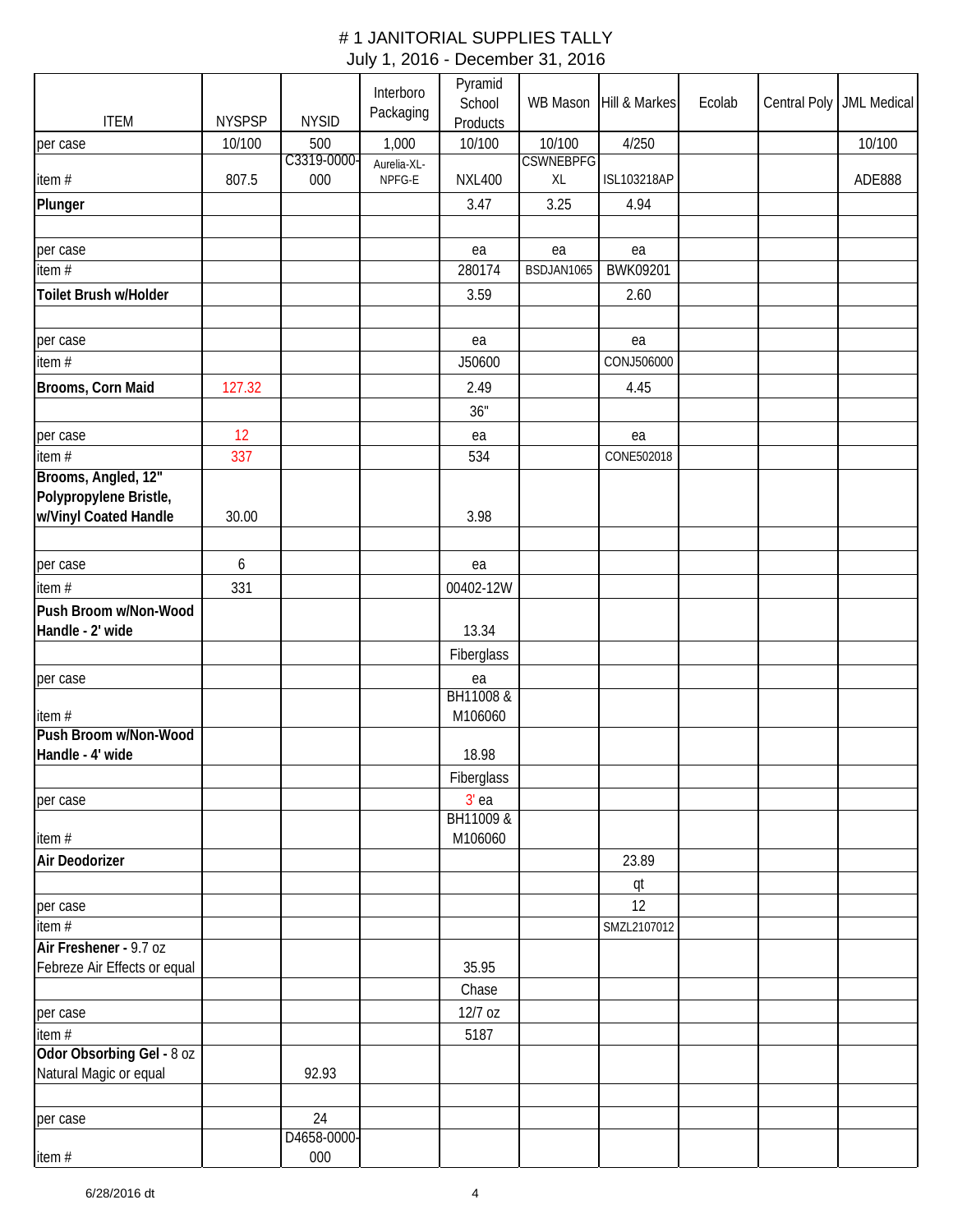|                             |               |              | Interboro | Pyramid            |       |                            |        |                            |
|-----------------------------|---------------|--------------|-----------|--------------------|-------|----------------------------|--------|----------------------------|
| <b>ITEM</b>                 | <b>NYSPSP</b> | <b>NYSID</b> | Packaging | School<br>Products |       | WB Mason Hill & Markes     | Ecolab | Central Poly   JML Medical |
| 8oz Mop Head                |               |              |           |                    |       |                            |        |                            |
|                             |               |              |           |                    |       |                            |        |                            |
| per case                    |               |              |           |                    |       |                            |        |                            |
| item #                      |               |              |           |                    |       |                            |        |                            |
| 16oz Mop Head               |               |              |           | 35.88              |       | 9.20                       |        |                            |
|                             |               |              |           | rayon              |       |                            |        |                            |
| per case                    |               |              |           | 12                 |       | $\mathfrak{Z}$             |        |                            |
|                             |               |              |           |                    |       | TUWDOL161                  |        |                            |
| item#                       |               |              |           | RM3016\$           |       | PK3                        |        |                            |
| 20oz Mop Head               |               |              |           | 45.48              |       | 9.71                       |        |                            |
|                             |               |              |           | rayon              |       |                            |        |                            |
| per case                    |               |              |           | 12                 |       | 3<br>TUWDOL201             |        |                            |
| item#                       |               |              |           | RM3024\$           |       | PK3                        |        |                            |
| Cotton Wall Mop Pad -       |               |              |           |                    |       |                            |        |                            |
| 5"x8 1/2" - Geerpes 9502 or |               |              |           |                    |       |                            |        |                            |
| equal                       |               |              |           | 8.98               |       |                            |        |                            |
|                             |               |              |           |                    |       |                            |        |                            |
| per case<br>item#           |               |              |           | ea<br>9502         |       |                            |        |                            |
| Microfiber Wall Wash Mop    |               |              |           |                    |       |                            |        |                            |
| Pad - 5"x10 1/2"            |               |              |           |                    |       |                            |        |                            |
|                             |               |              |           |                    |       |                            |        |                            |
| per case                    |               |              |           |                    |       |                            |        |                            |
| item#                       |               |              |           |                    |       |                            |        |                            |
| Handle for above            |               |              |           |                    |       |                            |        |                            |
| Microfiber Wall Wash Mop    |               |              |           |                    |       |                            |        |                            |
| per case                    |               |              |           |                    |       |                            |        |                            |
| item #                      |               |              |           |                    |       |                            |        |                            |
| Wet Mop - Heavy Duty -      |               |              |           |                    |       |                            |        |                            |
| Washable - 4 ply - 8 oz     |               |              |           | 2.95               |       |                            |        |                            |
|                             |               |              |           |                    |       |                            |        |                            |
| per case                    |               |              |           | ea                 |       |                            |        |                            |
| item #                      |               |              |           | ASB1SB             |       |                            |        |                            |
| Wet Mop - Heavy Duty -      |               |              |           |                    |       |                            |        |                            |
| Washable - 4 ply - 12 oz    |               |              |           | 2.95               |       | 8.74                       |        |                            |
|                             |               |              |           |                    |       | $\mathfrak{Z}$             |        |                            |
| per case                    |               |              |           | ea                 |       | TUWDOL12                   |        |                            |
| item#                       |               |              |           | ASB1SB             |       | 5PK3                       |        |                            |
| Wet Mop - Heavy Duty -      |               |              |           |                    |       |                            |        |                            |
| Washable - 4 ply - 16 oz    |               |              |           | 3.99               |       | 9.50                       |        |                            |
|                             |               |              |           |                    |       |                            |        |                            |
| per case                    |               |              |           | ea                 |       | $\overline{3}$<br>TUWDOL16 |        |                            |
| item#                       |               |              |           | ASB5MB             |       | 5PK3                       |        |                            |
| Murphy's Oil                |               |              |           |                    | 50.60 | 52.37                      |        |                            |
|                             |               |              |           |                    | gal   | gal                        |        |                            |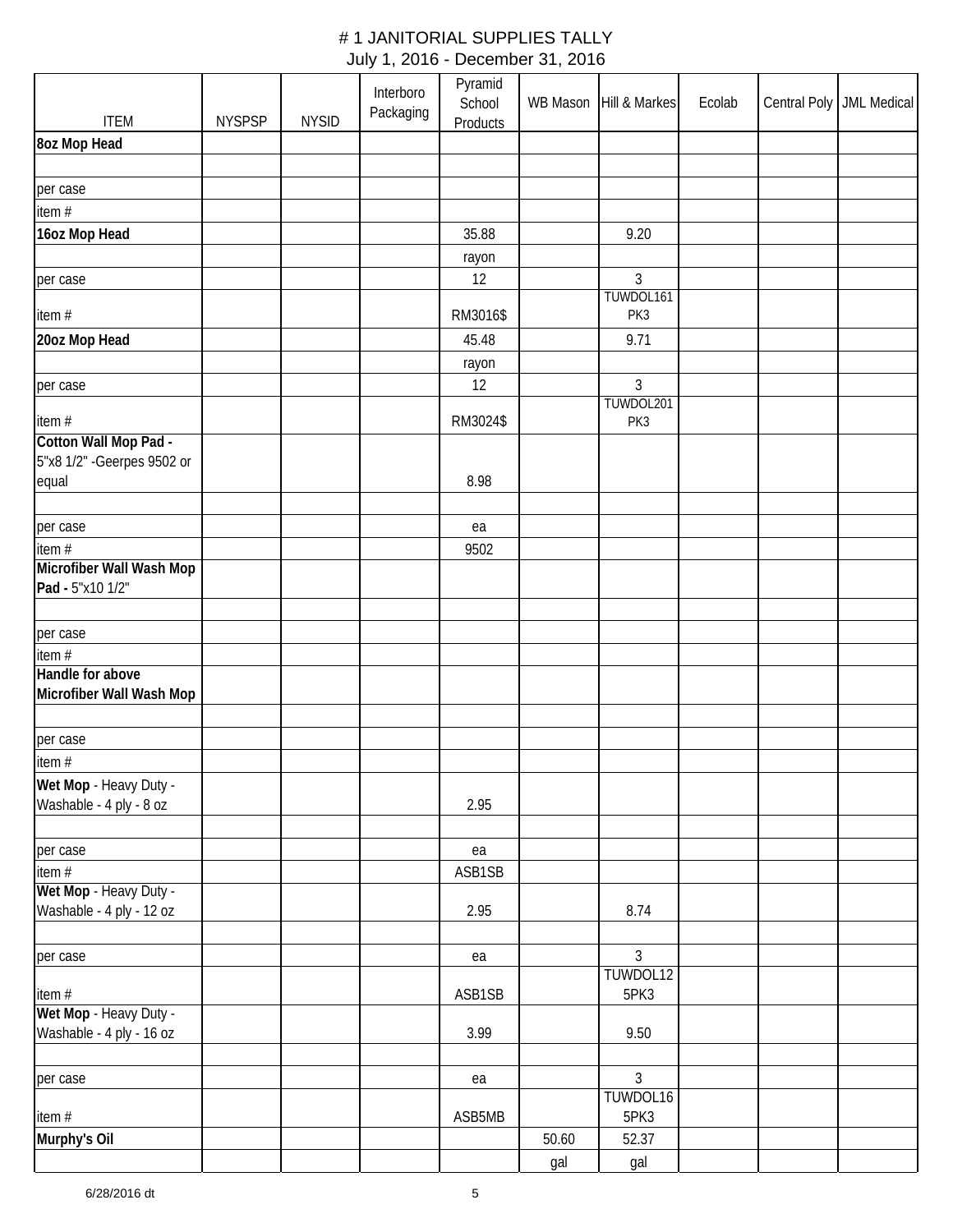| <b>ITEM</b>              | <b>NYSPSP</b> | <b>NYSID</b> | Interboro<br>Packaging | Pyramid<br>School<br>Products |                        | WB Mason Hill & Markes       | Ecolab | Central Poly   JML Medical |
|--------------------------|---------------|--------------|------------------------|-------------------------------|------------------------|------------------------------|--------|----------------------------|
| per case                 |               |              |                        |                               | $\overline{4}$         | $\overline{4}$               |        |                            |
| item #                   |               |              |                        |                               | BP11900103             | CPL1103                      |        |                            |
| Bully creme cleanser -qt |               |              |                        |                               |                        | 19.89                        |        |                            |
|                          |               |              |                        |                               |                        | qt                           |        |                            |
| per case                 |               |              |                        |                               |                        | 12                           |        |                            |
| item#                    |               |              |                        |                               |                        | <b>SMZG13250</b><br>12       |        |                            |
| Digest - gal or equal    |               |              |                        |                               |                        | 24.93                        |        |                            |
|                          |               |              |                        |                               |                        |                              |        |                            |
| per case                 |               |              |                        |                               |                        | 4 gal                        |        |                            |
| item #                   |               |              |                        |                               |                        | SMZD086000<br>$\overline{4}$ |        |                            |
| Powder Cleaner           |               |              |                        | 24.98                         |                        | 21.18                        |        |                            |
|                          |               |              |                        | Babo                          |                        | Babo w/bleach                |        |                            |
| per case                 |               |              |                        | 24/21 oz                      |                        | 24/21 oz                     |        |                            |
| item #                   |               |              |                        | P752088                       |                        | CAL752088                    |        |                            |
| Simple Green - gal or    |               |              |                        |                               |                        |                              |        |                            |
| equal - Provide Sample & |               |              |                        |                               |                        |                              |        |                            |
| Specs if equal product   |               |              |                        |                               | 63.10                  | 64.10                        |        |                            |
|                          |               |              |                        |                               | gal                    | gal                          |        |                            |
| per case<br>item#        |               |              |                        |                               | $\sqrt{4}$<br>SMP13005 | 6<br>CALSG13005              |        |                            |
|                          |               |              |                        |                               |                        |                              |        |                            |
| 32oz Spray Bottles       | 35.02         |              |                        | .41                           |                        | .41                          |        |                            |
|                          |               |              |                        |                               |                        | ea                           |        |                            |
| per case<br>item #       | 12<br>639.2   |              |                        | ea<br>5032WG                  |                        | <b>IMP5032WG</b>             |        |                            |
|                          |               |              |                        |                               |                        |                              |        |                            |
| <b>Trigger Sprayers</b>  | 15.37         |              |                        | .39                           |                        | .38                          |        |                            |
|                          | 12            |              |                        |                               |                        | ea                           |        |                            |
| per case<br>item#        | 639.25        |              |                        | ea<br>902RW9                  |                        | <b>IMP4902</b>               |        |                            |
| <b>Mop Handles</b>       |               |              |                        | 4.94                          |                        | 10.40                        |        |                            |
|                          |               |              |                        |                               |                        | ea                           |        |                            |
| per case                 |               |              |                        | ea                            |                        |                              |        |                            |
| item #                   |               |              |                        | 01205NB                       |                        | IMP94                        |        |                            |
| <b>Floor Wax</b>         |               |              |                        |                               |                        | 44.36                        |        |                            |
|                          |               |              |                        |                               |                        | 2-3 weeks                    |        |                            |
| per case                 |               |              |                        |                               |                        | 5 gal                        |        |                            |
|                          |               |              |                        |                               |                        | SMZCS07400                   |        |                            |
| item #                   |               |              |                        |                               |                        | 05                           |        |                            |
| <b>Floor Stripper</b>    | 79.70         |              |                        |                               |                        | 30.87                        |        |                            |
|                          |               |              |                        |                               |                        | 2-3 weeks                    |        |                            |
| per case                 | 4/gal         |              |                        |                               |                        | 5 gal<br>SMZR302500          |        |                            |
| item #                   | 646           |              |                        |                               |                        | 5                            |        |                            |
| <b>Floor Finish</b>      |               | 59.60        |                        |                               |                        | 44.36                        |        |                            |
|                          |               |              |                        |                               |                        | 2-3 weeks                    |        |                            |
| per case                 |               | 4/gal        |                        |                               |                        | 5 gal                        |        |                            |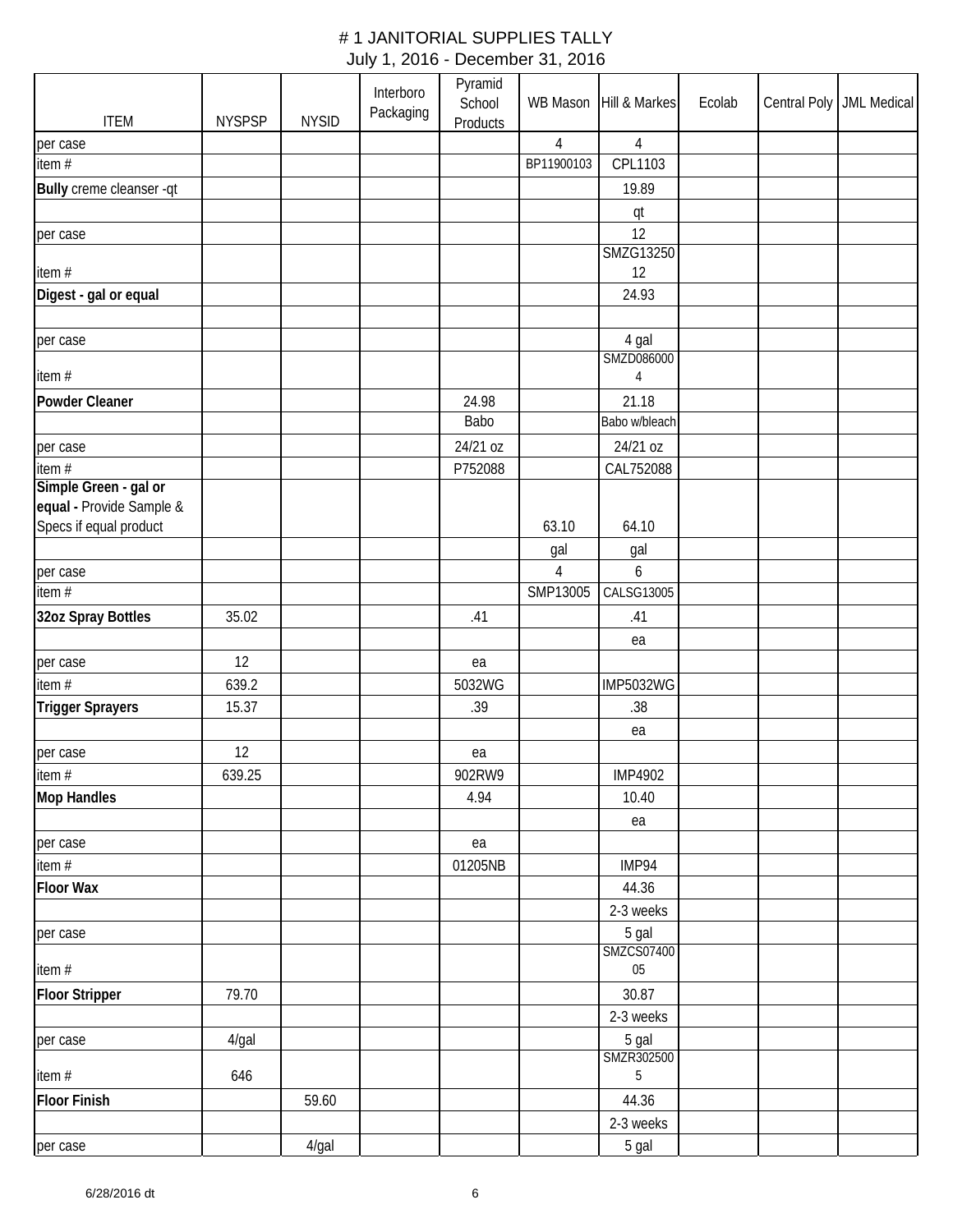|                                               |               |                   | Interboro | Pyramid<br>School |                  | WB Mason Hill & Markes | Ecolab | Central Poly   JML Medical |
|-----------------------------------------------|---------------|-------------------|-----------|-------------------|------------------|------------------------|--------|----------------------------|
| <b>ITEM</b>                                   | <b>NYSPSP</b> | <b>NYSID</b>      | Packaging | Products          |                  |                        |        |                            |
|                                               |               | D4507-0000-       |           |                   |                  | <b>SMZCS0740</b>       |        |                            |
| item#                                         |               | 000               |           |                   |                  | 005                    |        |                            |
| Cleaner / Degreaser                           |               | 44.04             |           |                   |                  | 16.33                  |        |                            |
| Simonize AP7                                  |               | gal               |           |                   |                  | gal                    |        |                            |
| per case                                      |               | $\overline{4}$    |           |                   |                  | $\sqrt{4}$             |        |                            |
| item#                                         |               | D4501-0000<br>000 |           |                   |                  | SMZP26660<br>04        |        |                            |
| Cleaner / Degreaser                           |               |                   |           |                   |                  | 18.80                  |        |                            |
| Simonize Strike Force                         |               |                   |           |                   |                  |                        |        |                            |
|                                               |               |                   |           |                   |                  | qt<br>12               |        |                            |
| per case                                      |               |                   |           |                   |                  | <b>SMZC05950</b>       |        |                            |
| item#                                         |               |                   |           |                   |                  | 12                     |        |                            |
| <b>GOJO Liquid Hand Soap</b>                  |               |                   |           |                   | 42.00            | 41.21                  |        |                            |
| 2L-2217                                       |               |                   |           |                   | 2000ml           | 2000ml                 |        |                            |
| per case                                      |               |                   |           |                   | $\overline{4}$   | $\overline{4}$         |        |                            |
| item #                                        |               |                   |           |                   | GOJ2217          | GJ221704               |        |                            |
| Dispenser for 2217                            |               |                   |           |                   | $\boldsymbol{0}$ | $\boldsymbol{0}$       |        |                            |
|                                               |               |                   |           |                   |                  |                        |        |                            |
| per case                                      |               |                   |           |                   | 8/cs             | 8/cs                   |        |                            |
| item $#$                                      |               |                   |           |                   | GOJ223008        | GJ223008               |        |                            |
| Liquid Hand Soap                              |               |                   |           |                   |                  | 18.38                  |        |                            |
|                                               |               |                   |           |                   |                  | gal                    |        |                            |
| per case                                      |               |                   |           |                   |                  | $\overline{4}$         |        |                            |
| item#                                         |               |                   |           |                   |                  | 04                     |        |                            |
| <b>Hand Sanitizers</b>                        |               |                   |           |                   | 45.50            | 45.70                  |        |                            |
| Purell 9656/9657                              |               |                   |           |                   | 800ml            | 800ml                  |        |                            |
| per case                                      |               |                   |           |                   | 6                | 6                      |        |                            |
| item#                                         |               |                   |           |                   | GOJ965606        | GJ965606               |        |                            |
| <b>Hand Sanitizers Foam</b>                   |               | 53.94             |           |                   | 51.00            | 51.18                  |        |                            |
| 5392                                          |               | 1200 ml           |           |                   | 1200ml           | 1200ml                 |        |                            |
| per case                                      |               | 3                 |           |                   | $\overline{2}$   | $\overline{2}$         |        |                            |
|                                               |               | D4058-0000-       |           |                   |                  |                        |        |                            |
| item#                                         |               | 000               |           |                   | GOJ539202        | GJ539202               |        |                            |
| Liquid (HE) Laundry<br>Detergent - 100 oz     |               |                   |           |                   |                  |                        |        |                            |
|                                               |               | 42.46             |           |                   |                  |                        |        |                            |
|                                               |               | $4$ /gal          |           |                   |                  |                        |        |                            |
| per case                                      |               | D4724-0000-       |           |                   |                  |                        |        |                            |
| item#                                         |               | 001               |           |                   |                  |                        |        |                            |
| Prolux Vacuum Bags                            |               |                   |           |                   |                  |                        |        |                            |
|                                               |               |                   |           |                   |                  |                        |        |                            |
| Mighty Mite Type MM                           |               |                   |           |                   |                  |                        |        |                            |
| Vacuum Bags                                   |               |                   |           |                   |                  |                        |        |                            |
|                                               |               |                   |           |                   |                  |                        |        |                            |
| per case                                      |               |                   |           |                   |                  |                        |        |                            |
| item #                                        |               |                   |           |                   |                  |                        |        |                            |
| Sanitaire Vacuum Bags -<br>UP 1 - 9100, C4900 |               |                   |           |                   |                  |                        |        |                            |
|                                               |               |                   |           |                   |                  |                        |        |                            |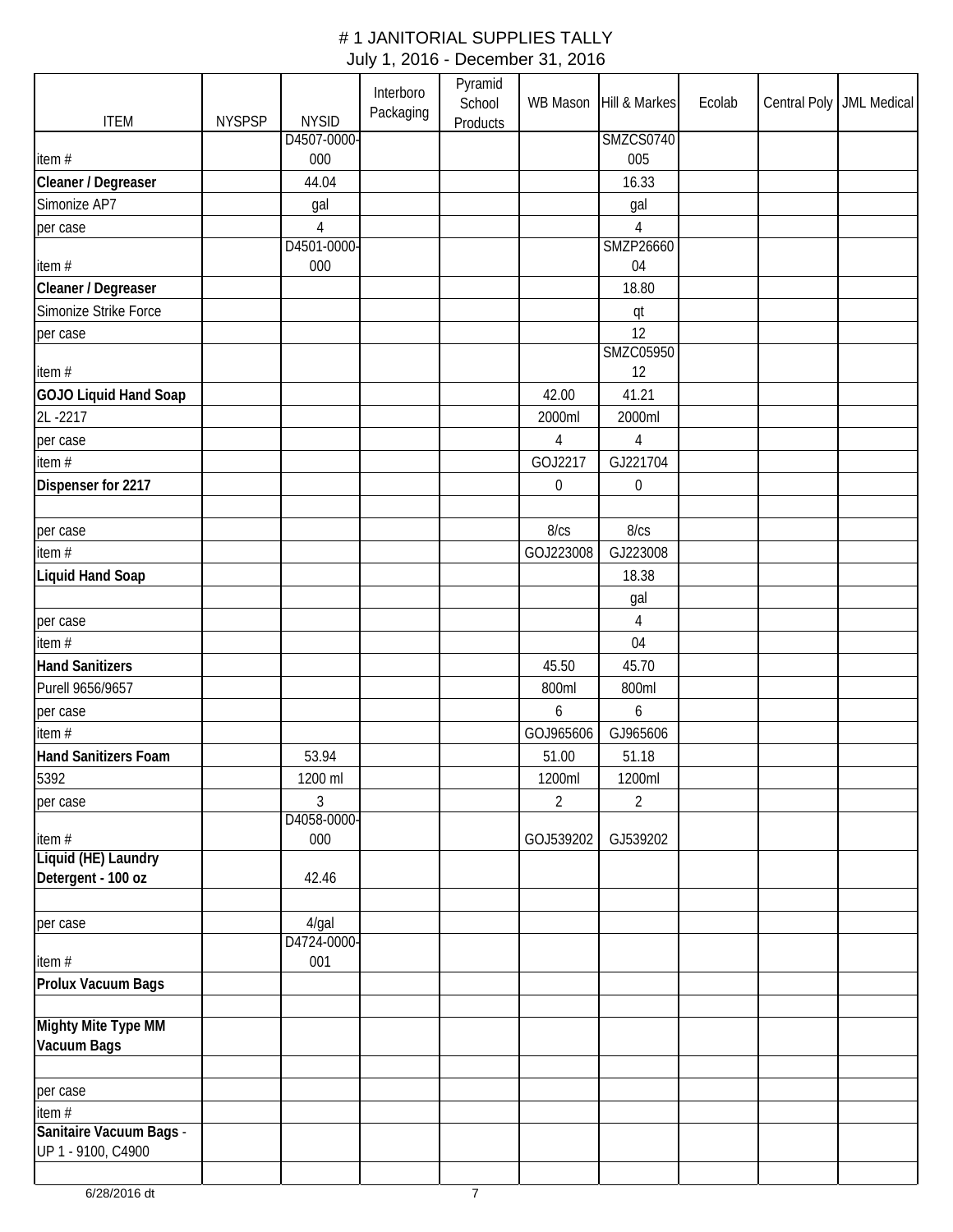|                                  |               |              | Interboro<br>Packaging | Pyramid<br>School | WB Mason | Hill & Markes  | Ecolab         | Central Poly   JML Medical |
|----------------------------------|---------------|--------------|------------------------|-------------------|----------|----------------|----------------|----------------------------|
| <b>ITEM</b>                      | <b>NYSPSP</b> | <b>NYSID</b> |                        | <b>Products</b>   |          |                |                |                            |
| per case                         |               |              |                        |                   |          |                |                |                            |
| item#<br>Sanitaire Vacuum Bags - |               |              |                        |                   |          |                |                |                            |
| SD - P1/6600                     |               |              |                        |                   |          |                |                |                            |
|                                  |               |              |                        |                   |          |                |                |                            |
| Vacuum Cleaner Scent             |               |              |                        |                   |          |                |                |                            |
| Tabs - Style 515                 |               |              |                        |                   |          |                |                |                            |
| Ecolab TriStar Flexylight        |               |              |                        |                   |          | 111.12         | 108.09         |                            |
| #16326                           |               |              |                        |                   |          |                |                |                            |
| per case                         |               |              |                        |                   |          | 5 gal          | 5 gal          |                            |
| item #                           |               |              |                        |                   |          | ECO16326       | 16326          |                            |
| Cleaner                          |               |              |                        |                   |          | 53.35          | 51.90          |                            |
| #6100035                         |               |              |                        |                   |          | 2 liter        | 2 liter        |                            |
| per case                         |               |              |                        |                   |          | $\overline{2}$ | $\overline{2}$ |                            |
| item#                            |               |              |                        |                   |          | ECO6100035     | 6100035        |                            |
| <b>Ecolab Heavy Duty</b>         |               |              |                        |                   |          |                |                |                            |
| <b>Bathroom Cleaner</b>          |               |              |                        |                   |          |                |                |                            |
| Disinfectant                     |               |              |                        |                   |          | 77.46          | 62.19          |                            |
| #10158                           |               |              |                        |                   |          | 2 liter        | 2 liter        |                            |
| per case                         |               |              |                        |                   |          | $\overline{2}$ | $\overline{2}$ |                            |
| item#                            |               |              |                        |                   |          | ECO10158       | 10158          |                            |
| <b>Ecolab Orange Force</b>       |               |              |                        |                   |          | 53.24          | 51.79          |                            |
| #21038                           |               |              |                        |                   |          | 2 liter        | 2 liter        |                            |
| per case                         |               |              |                        |                   |          | 2              | 2              |                            |
| item #                           |               |              |                        |                   |          | ECO21038       | 21038          |                            |
| <b>Encapsulation Carpet</b>      |               |              |                        |                   |          |                |                |                            |
| Cleaner                          |               |              |                        |                   |          | 42.22          | 84.56          |                            |
| #61495099                        |               |              |                        |                   |          | 2-3 week       |                |                            |
| per case                         |               |              |                        |                   |          | $4$ /gal       | 4/gal          |                            |
| item #                           |               |              |                        |                   |          | ECO61495077    | 61495099       |                            |
| Ecolab Solid Surge Plus          |               |              |                        |                   |          | 181.83         | 124.49         |                            |
| #17905                           |               |              |                        |                   |          | $9\#$          | $9#$           |                            |
| per case                         |               |              |                        |                   |          | 4              | 4              |                            |
| item $#$                         |               |              |                        |                   |          | ECO17905       | 17905          |                            |
| Ecolab All Purpose               |               |              |                        |                   |          |                |                |                            |
| Cleaner                          |               |              |                        |                   |          | 132.94         | 87.09          |                            |
| #14205                           |               |              |                        |                   |          | 2 liter        | 2 liter        |                            |
| per case                         |               |              |                        |                   |          | $\overline{2}$ | $\overline{2}$ |                            |
| item $#$                         |               |              |                        |                   |          | ECO14205       | 14205          |                            |
| <b>Ecolab Solid Navisoft</b>     |               |              |                        |                   |          | 112.64         | 89.89          |                            |
| #16001                           |               |              |                        |                   |          | $6\#$          | 6#             |                            |
| per case                         |               |              |                        |                   |          | $\overline{2}$ | $\overline{2}$ |                            |
| item #                           |               |              |                        |                   |          | ECO16001       | 16001          |                            |
| <b>Ecolab Stain Away</b>         |               |              |                        |                   |          | 49.88          | 49.88          |                            |
| #13649                           |               |              |                        |                   |          | $4\#$          | $4\#$          |                            |
| per case                         |               |              |                        |                   |          | $\overline{2}$ | $\overline{2}$ |                            |
| item #                           |               |              |                        |                   |          | ECO13649       | 13649          |                            |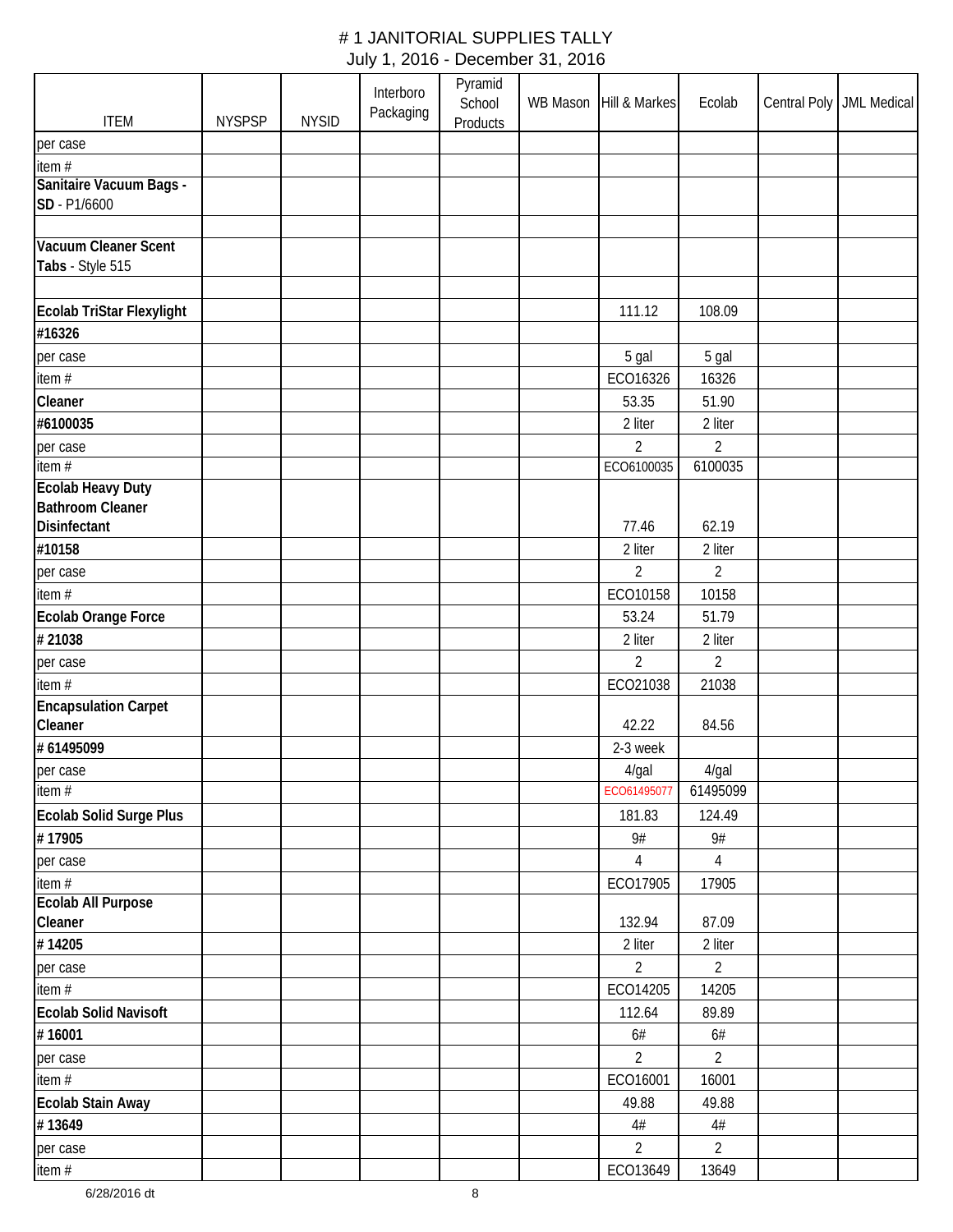| <b>ITEM</b>                         | <b>NYSPSP</b> | <b>NYSID</b> | Interboro<br>Packaging | Pyramid<br>School<br><b>Products</b> |            | WB Mason Hill & Markes | Ecolab         | Central Poly   JML Medical |
|-------------------------------------|---------------|--------------|------------------------|--------------------------------------|------------|------------------------|----------------|----------------------------|
| Disposable Multipurpose             |               |              |                        |                                      |            |                        |                |                            |
| Rags                                |               |              |                        |                                      |            | 30.00                  |                |                            |
|                                     |               |              |                        |                                      |            |                        |                |                            |
| per case                            |               |              |                        |                                      |            | 800/bx                 |                |                            |
| item#                               |               |              |                        |                                      |            | KIM05800               |                |                            |
| Shop Rags - 100% cotton             |               |              |                        |                                      |            |                        |                |                            |
|                                     |               |              |                        |                                      |            |                        |                |                            |
| per case                            |               |              |                        |                                      |            |                        |                |                            |
| item #                              |               |              |                        |                                      |            |                        |                |                            |
|                                     |               |              |                        |                                      |            |                        |                |                            |
| Terry Cloth Rags - 14 x 14          |               |              |                        |                                      |            | 42.50                  |                |                            |
|                                     |               |              |                        |                                      |            | 25# box                |                |                            |
| per case                            |               |              |                        |                                      |            |                        |                |                            |
| item $#$                            |               |              |                        |                                      |            | HSP53425               |                |                            |
| <b>Glass Cleaner</b>                |               |              |                        |                                      |            | 16.40                  |                |                            |
|                                     |               |              |                        |                                      |            | qt                     |                |                            |
| per case                            |               |              |                        |                                      |            | 12                     |                |                            |
| item#                               |               |              |                        |                                      |            | SMZ08012               |                |                            |
| Revitalize Miracle Spotter          |               |              |                        |                                      |            | 79.47                  | 59.99          |                            |
| w/sprayer<br>#14511                 |               |              |                        |                                      |            | 20 oz                  | 20 oz          |                            |
|                                     |               |              |                        |                                      |            | $\overline{2}$         |                |                            |
| per case                            |               |              |                        |                                      |            |                        | $\overline{2}$ |                            |
| item#<br>Antibacterial Foam Soap -  |               |              |                        |                                      |            | ECO14511               | 14511          |                            |
| 1250ml                              |               | 47.38        |                        |                                      |            | 37.93                  |                |                            |
|                                     |               | 1250ml       |                        |                                      |            | 1250ml                 |                |                            |
| per case                            |               | 3            |                        |                                      |            | 3                      |                |                            |
|                                     |               | D4078-0000-  |                        |                                      |            |                        |                |                            |
| item#                               |               | 000          |                        |                                      |            | GJE5162EXL             |                |                            |
| <b>Antibacterial Foam Soap</b>      |               |              |                        |                                      |            |                        |                |                            |
| Dispenser - 1250ml                  |               |              |                        |                                      |            | $\boldsymbol{0}$       |                |                            |
|                                     |               |              |                        |                                      |            |                        |                |                            |
| per case                            |               |              |                        |                                      |            | ea                     |                |                            |
|                                     |               |              |                        |                                      |            | GJ515506E<br>XL        |                |                            |
| item #<br>Snapback Spray Buff Floor |               |              |                        |                                      |            |                        |                |                            |
| Cleaner                             |               |              |                        |                                      | 77.90      | 78.06                  |                |                            |
|                                     |               |              |                        |                                      | gal        | gal                    |                |                            |
| per case                            |               |              |                        |                                      | $\sqrt{4}$ | $\overline{4}$         |                |                            |
| item $#$                            |               |              |                        |                                      | DVS904116  | DIV904116              |                |                            |
| <b>MPC All-Surf All Purpose</b>     |               |              |                        |                                      |            |                        |                |                            |
| Cleaner or equal                    |               | 41.70        |                        |                                      |            | 16.33                  |                |                            |
| per case                            |               | 4/gal        |                        |                                      |            | 4/gal                  |                |                            |
|                                     |               | D4505-0000-  |                        |                                      |            | SMZP26660              |                |                            |
| item#                               |               | 000          |                        |                                      |            | 04                     |                |                            |
| Simonize Freedom Bowl               |               |              |                        |                                      |            |                        |                |                            |
| Cleaner - 4 gal or equal            |               |              |                        |                                      |            | 18.68                  |                |                            |
|                                     |               |              |                        |                                      |            | gal                    |                |                            |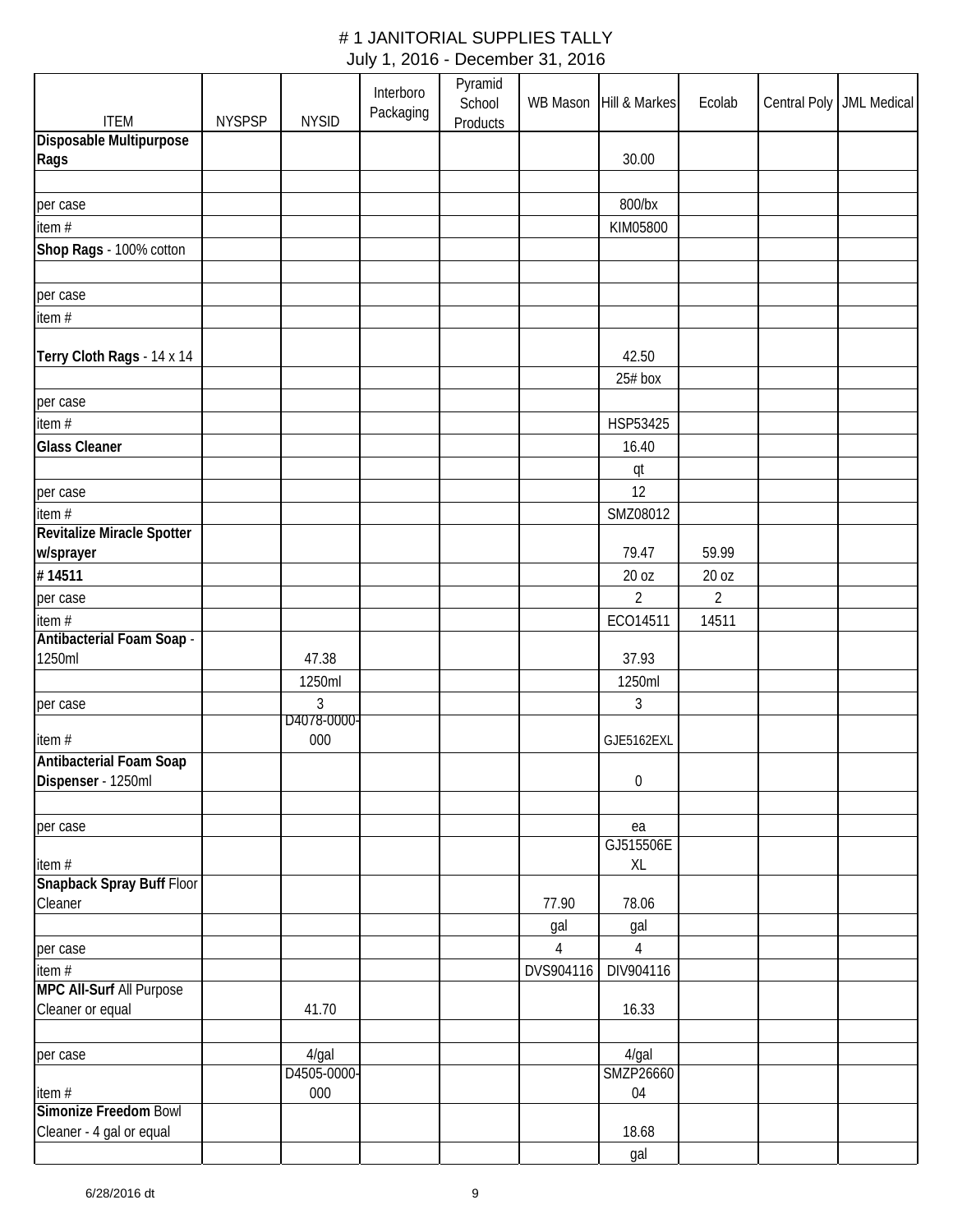| <b>ITEM</b>                | <b>NYSPSP</b> | <b>NYSID</b> | Interboro<br>Packaging | Pyramid<br>School<br>Products | WB Mason | Hill & Markes    | Ecolab |            | Central Poly   JML Medical |
|----------------------------|---------------|--------------|------------------------|-------------------------------|----------|------------------|--------|------------|----------------------------|
| per case                   |               |              |                        |                               |          | 4                |        |            |                            |
|                            |               |              |                        |                               |          | <b>SMZF12320</b> |        |            |                            |
| item #                     |               |              |                        |                               |          | 04               |        |            |                            |
| Magic Erasers (Mr. Clean)  |               |              |                        |                               |          |                  |        |            |                            |
| or equal                   | 22.44         | 12.19        |                        | 23.94                         | 22.00    | 22.00            |        |            |                            |
|                            |               |              |                        |                               |          |                  |        |            |                            |
| per case                   | 44/cs         | 24/cs        |                        | 24                            | 6/4/cs   | 6/4/cs           |        |            |                            |
|                            |               | D4715-0000-  |                        | <b>PGC82027C</b>              |          |                  |        |            |                            |
| item#                      | 232           | 000          |                        | T                             | PGC82027 | PNG82027         |        |            |                            |
| Orange Glo or equal        |               |              |                        |                               |          |                  |        |            |                            |
|                            |               |              |                        |                               |          |                  |        |            |                            |
| per case                   |               |              |                        |                               |          |                  |        |            |                            |
| item #                     |               |              |                        |                               |          |                  |        |            |                            |
| <b>Enmotion Towels</b>     |               |              |                        |                               |          | 42.88            |        |            |                            |
| <b>Brown</b>               |               |              |                        |                               |          | 800'             |        |            |                            |
| per case                   |               |              |                        |                               |          | 6                |        |            |                            |
| item#                      |               |              |                        |                               |          | GPF89480         |        |            |                            |
| <b>Enmotion Towels</b>     |               |              |                        |                               |          | 44.87            |        | 39.00      |                            |
| White                      |               |              |                        |                               |          | 800'             |        | 10" x 800' |                            |
| per case                   |               |              |                        |                               |          | 6                |        | 6          |                            |
| item #                     |               |              |                        |                               |          | GPF89460         |        | 816B       |                            |
| <b>Sanitary Napkin</b>     |               |              |                        |                               |          |                  |        |            |                            |
| Receptacle Liner 10x7x3    |               |              |                        | 12.98                         |          | 12.65            |        |            |                            |
|                            |               |              |                        |                               |          |                  |        |            |                            |
| per case                   |               |              |                        | 500                           |          | 500/cs           |        |            |                            |
| $\frac{1}{\text{item}}$    |               |              |                        | <b>KL260</b>                  |          | <b>HSP260</b>    |        |            |                            |
|                            |               |              |                        |                               |          | \$250 or         |        |            |                            |
| MINIMUM ORDER TO           |               |              |                        | \$25                          |          | \$25.00 sm       |        |            |                            |
| <b>AVOID SHIPPING FEES</b> |               |              |                        |                               |          | order fee        |        |            |                            |

# **SUBJECT TO FINAL APPROVAL**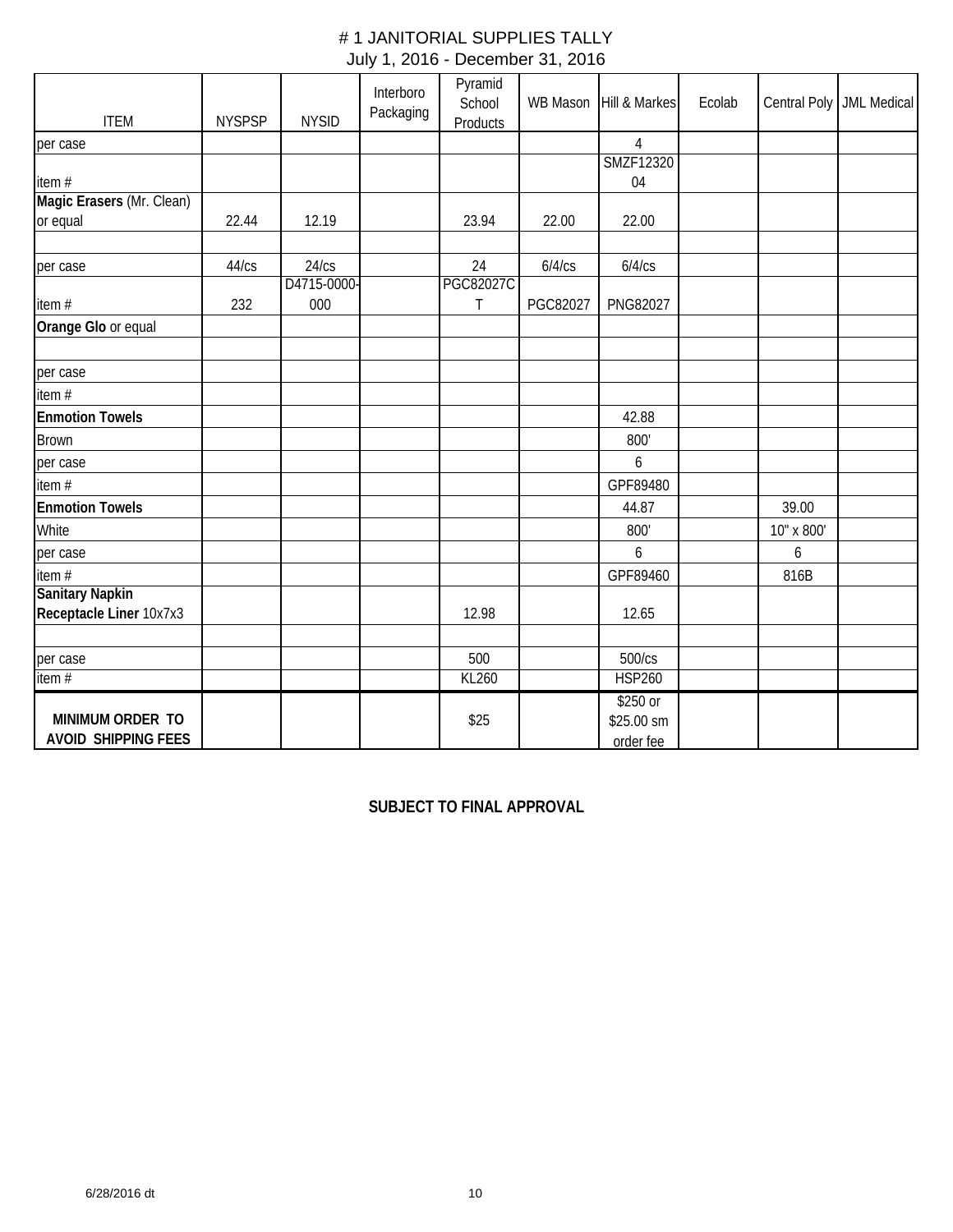|                                   |                 |                     | \$25                       | \$250 or \$25 sm<br>order chg |        |                     |
|-----------------------------------|-----------------|---------------------|----------------------------|-------------------------------|--------|---------------------|
|                                   |                 |                     |                            |                               |        |                     |
| <b>ITEM</b>                       | <b>WB Mason</b> | Interboro           | Pyramid School<br>Products | Hill & Markes                 | Ecolab | <b>Central Poly</b> |
| <b>All-Purpose Liquid Cleaner</b> |                 |                     |                            | 16.33                         |        |                     |
| gal                               |                 |                     |                            |                               |        |                     |
| per case                          |                 |                     |                            | 4 gal                         |        |                     |
| item $#$                          |                 |                     |                            | SMZP2666004                   |        |                     |
| <b>Aluminum Foil</b>              | 15.50           |                     |                            | 14.48                         |        | 18.42               |
| per case                          |                 |                     |                            | roll                          |        | roll                |
| item $#$                          | PME75001850     |                     |                            | <b>WES294</b>                 |        | F18500SD            |
| <b>Apron Plastic</b>              | 36.00           | 38.00               |                            | 41.08                         |        |                     |
|                                   | 10/100          |                     |                            | 24x42                         |        |                     |
| per case                          |                 | 1,000               |                            | 10/100                        |        |                     |
| item $#$                          | SADAP12524X42   | <b>INT-2442-DA</b>  |                            | ISL250011                     |        |                     |
| Bags: 10# Elephant                | 17.20           |                     |                            | 17.41                         |        |                     |
| per case                          | 500             |                     |                            | 500                           |        |                     |
| item $#$                          | DUM30910        |                     |                            | DUO30910                      |        |                     |
| Bags: 10# Brown                   | 9.85            |                     |                            | 9.91                          |        |                     |
| per case                          | 500             |                     |                            | 500                           |        |                     |
| item $#$                          | DUM18410        |                     |                            | DUO80985                      |        |                     |
| Bags: 8# Brown Paper              | 9.40            |                     |                            | 9.49                          |        |                     |
| per case                          | 500             |                     |                            | 500                           |        |                     |
| item #                            | DUM18408        |                     |                            | DUO80984                      |        |                     |
| Bags: 6# White - waxed            | 43.00           |                     |                            | 43.42                         |        | 27.93               |
| per case                          | 1,000           |                     |                            | 1,000                         |        | 1,000               |
| item#                             | BGC300296       |                     |                            | PPC300296                     |        | 06PP                |
| Bags: 6# White                    | 12.10           |                     |                            | 12.18                         |        |                     |
| per case                          | 500             |                     |                            | 500                           |        |                     |
| item $#$                          | BAGGW6500       |                     |                            | DU081223                      |        |                     |
| Bags: 6# Brown                    | 8.40            |                     |                            | 8.50                          |        |                     |
| per case                          | 500             |                     |                            | 500                           |        |                     |
| item #                            | DUM18406        |                     |                            | DUO80983                      |        |                     |
| Bags: 4# Brown                    | 6.90            |                     |                            | 6.97                          |        |                     |
| per case                          | 500             |                     |                            | 500                           |        |                     |
| item $#$                          | DUM1804PK       |                     |                            | DU081007                      |        |                     |
| Garbage Bags - Heavy              | 16.50           | 5.72 / 28.60        |                            | 19.00                         |        | 22.00               |
| 30-33 gal                         |                 |                     |                            | 2-3 wk - .9 mil               |        |                     |
| per case                          | 150             | 100 / 500           |                            | 200<br>FORCRLD40XH            |        | 250                 |
| item#                             | HERH6639TC      | <b>INT-3340-Hvy</b> |                            | $\mathsf C$                   |        | CP3033H             |
| Garbage Bags - Heavy Duty - Black | 17.50           | 21.34               |                            | 21.80                         |        | 14.00               |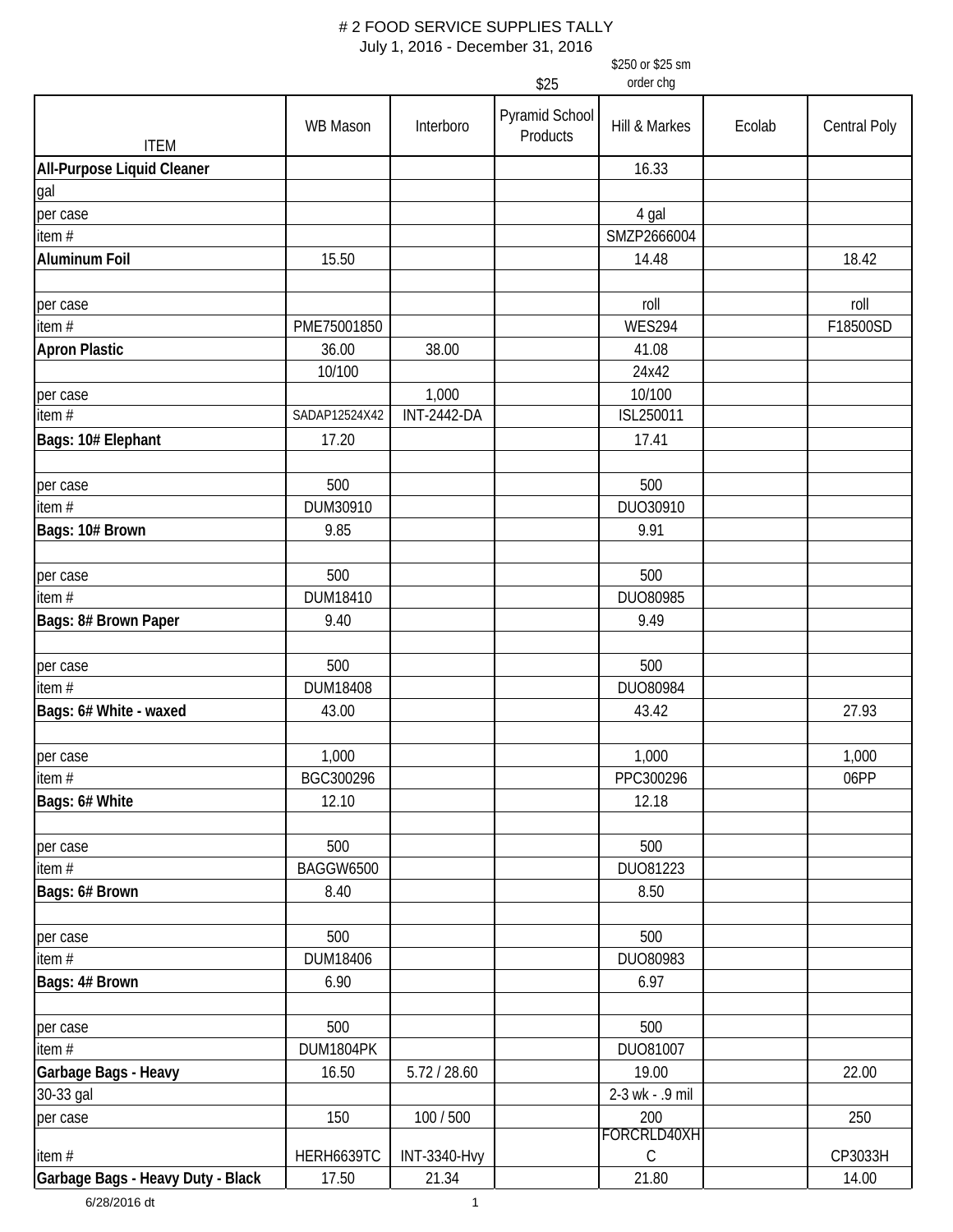|                                   |                   |                        |                            | \$250 or \$25 sm |        |                     |
|-----------------------------------|-------------------|------------------------|----------------------------|------------------|--------|---------------------|
|                                   |                   |                        | \$25                       | order chg        |        |                     |
| <b>ITEM</b>                       | <b>WB Mason</b>   | Interboro              | Pyramid School<br>Products | Hill & Markes    | Ecolab | <b>Central Poly</b> |
| <b>56 gal</b>                     |                   |                        |                            | 38x58, 1.5 mil   |        |                     |
| per case                          | 100               | 100                    |                            | 100              |        | 100                 |
| item $#$                          | <b>HERX86475K</b> | <b>INT-4348-XH</b>     |                            | FORBCH60         |        | CP56HK              |
| Garbage Bags - Heavy Duty - Clear | 27.00             | 24.98                  |                            | 22.93            |        | 21.30               |
| 56 gal                            |                   |                        |                            | 38x58, 1.5 mil   |        |                     |
| per case                          | 100               | 100                    |                            | 100              |        | 100                 |
| item #                            | HERH8647AC        | <b>INT-4348-Exh</b>    |                            | FORCL60H         |        | CP56HN              |
| <b>Poly Bags</b>                  |                   | 39.28                  |                            | 8.95             |        | 10.40               |
| 6x3x15                            |                   |                        |                            |                  |        |                     |
| per case                          |                   | 4,000                  |                            | 1,000            |        | 1,000               |
| item#                             |                   | <b>INT-1015-Med</b>    |                            | FOR110NP         |        | CP6315              |
| <b>Poly Bags</b>                  |                   | 58.64                  |                            | 19.30            |        | 53.00               |
| 10x18x24                          |                   |                        |                            |                  |        |                     |
| per case                          |                   | 2,000                  |                            | 500              |        | 250                 |
| item #                            |                   | <b>INT-1824-Hvy</b>    |                            | FOR152NPM        |        | CP1824              |
| Sandwich Bags: #130 wax           | 75.50             |                        |                            | 72.99            |        |                     |
|                                   |                   |                        |                            |                  |        |                     |
| per case                          | 6,000             |                        |                            | 6/1,000          |        |                     |
| item $#$                          | BGC300404         |                        |                            | PPC300404        |        |                     |
| Sandwich Bags: plastic            | 12.20             | 28.92                  |                            | 16.51            |        |                     |
|                                   |                   |                        |                            |                  |        |                     |
| per case                          | 2,000             | 6,000<br>INT-675675-X- |                            | 3/2M             |        |                     |
| item#                             | <b>EUCDP5555</b>  | Hvy                    |                            | <b>ISL2001</b>   |        |                     |
| Zip Lock Bags                     | 34.90             |                        | 10.99                      | 33.00            |        |                     |
| gallon                            |                   |                        |                            |                  |        |                     |
| per case                          | 1,000             |                        | 250                        | 1,000            |        |                     |
| item #                            | ELK21012          |                        | ZIPGAL2                    | ISL210912        |        |                     |
| <b>Banquet Paper</b>              | 12.90             |                        |                            | 16.85            |        |                     |
| per case                          | 300'              |                        |                            | roll             |        |                     |
| item $#$                          | LRP910000         |                        |                            | <b>ROYTCD</b>    |        |                     |
| <b>Bleach</b>                     | 9.00              |                        |                            | 13.50            |        |                     |
| gal                               |                   |                        |                            | concentrated     |        |                     |
| per case                          | 6                 |                        |                            | 3/121 oz         |        |                     |
| $\frac{1}{1}$ item #              | KIK11008635042    |                        |                            | CLX30966         |        |                     |
| 5 oz Bowls                        | 14.80             |                        |                            | 15.05            |        |                     |
|                                   |                   |                        |                            |                  |        |                     |
| per case                          | 1,000             |                        |                            | 1,000            |        |                     |
| item $#$                          | DCC5BWWC          |                        |                            | GEN80500         |        |                     |
| 10 oz Bowls - Styrofoam           | 32.10             |                        |                            | 33.80            |        |                     |
|                                   |                   |                        |                            |                  |        |                     |
| per case                          | 1,000             |                        |                            | 20/50            |        |                     |
| item #                            | DCC10B20          |                        |                            | DRT10B20         |        |                     |
| 10 oz Bowl Lid                    | 17.20             |                        |                            | 17.19            |        |                     |
|                                   |                   |                        |                            |                  |        |                     |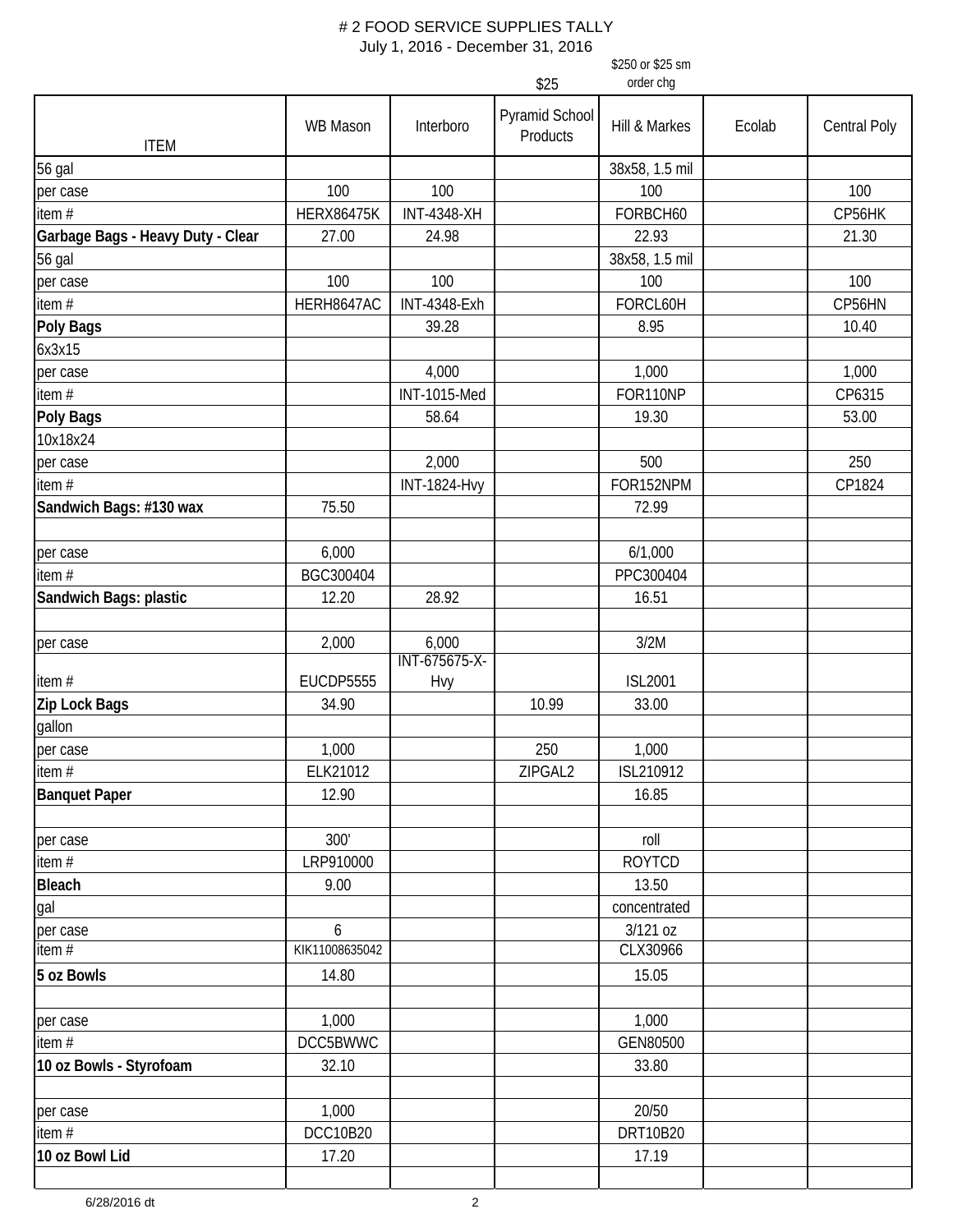|                                   | \$250 or \$25 sm<br>order chg<br>\$25 |           |                            |                     |        |              |  |
|-----------------------------------|---------------------------------------|-----------|----------------------------|---------------------|--------|--------------|--|
| <b>ITEM</b>                       | WB Mason                              | Interboro | Pyramid School<br>Products | Hill & Markes       | Ecolab | Central Poly |  |
| per case                          | 1,000                                 |           |                            | 10/100              |        |              |  |
| item#                             | DCC20JL                               |           |                            | DRT20JL             |        |              |  |
| 12 oz Bowls                       | 14.25                                 |           |                            | 13.91               |        |              |  |
|                                   |                                       |           |                            |                     |        |              |  |
| per case                          | 1,000                                 |           |                            | 8/125               |        |              |  |
| item $#$                          | DCC12BWWCR                            |           |                            | GEN82100            |        |              |  |
| Chlorine Sanitizer Test Strip Kit |                                       |           |                            |                     |        |              |  |
|                                   |                                       |           |                            |                     |        |              |  |
| per case                          |                                       |           |                            |                     |        |              |  |
| item#                             |                                       |           |                            |                     |        |              |  |
| <b>Coffee Filters</b>             |                                       |           |                            | 16.59               |        |              |  |
| 18 x 7.5                          |                                       |           |                            |                     |        |              |  |
| per case                          |                                       |           |                            | 252                 |        |              |  |
|                                   |                                       |           |                            | <b>BUNU318X7252</b> |        |              |  |
| item $#$                          |                                       |           |                            | CS                  |        |              |  |
| Comet All Purpose Bleach Spray    |                                       |           | 46.98                      | 42.57               |        |              |  |
|                                   |                                       |           |                            |                     |        |              |  |
| per case                          |                                       |           | 3/gal                      | 3/gal               |        |              |  |
| item #                            |                                       |           | PGC02291CT                 | PNG02291            |        |              |  |
| Container - Styrofoam - Hinged    | 14.00                                 |           |                            | 14.03               |        |              |  |
| 9x9x3                             |                                       |           |                            |                     |        |              |  |
| per case                          | 200                                   |           |                            | 200                 |        |              |  |
| item#                             | DCC90HTPF1R                           |           |                            | GEN200VW            |        |              |  |
| Container - Styrofoam - Hinged    | 19.00                                 |           |                            | 18.89               |        |              |  |
| 6x6x3                             |                                       |           |                            |                     |        |              |  |
| per case                          | 500                                   |           |                            | 500                 |        |              |  |
| item #                            | DCC60HT1                              |           |                            | GEN22500            |        |              |  |
| <b>Cotton Cloth</b>               |                                       |           |                            |                     |        |              |  |
| 16 x 18                           |                                       |           |                            |                     |        |              |  |
| per case                          |                                       |           |                            |                     |        |              |  |
| item #                            |                                       |           |                            |                     |        |              |  |
| <b>Cream Cleanser</b>             |                                       |           |                            | 19.89               |        |              |  |
| qt                                |                                       |           |                            | qt                  |        |              |  |
| per case                          |                                       |           |                            | 12                  |        |              |  |
| item $#$                          |                                       |           |                            | SMZG1325012         |        |              |  |
| Cup - Foam - squat - 4 oz         |                                       |           |                            | 19.10               |        |              |  |
|                                   |                                       |           |                            |                     |        |              |  |
| per case                          |                                       |           |                            | 20/50               |        |              |  |
| item #                            |                                       |           |                            | DRT4J6              |        |              |  |
| Lid for above                     |                                       |           |                            | 10.30               |        |              |  |
|                                   |                                       |           |                            |                     |        |              |  |
| per case                          |                                       |           |                            | 10/100              |        |              |  |
| item#                             |                                       |           |                            | DRT6JL              |        |              |  |
| Cup - Foam - squat - 8 oz         | 16.89                                 |           |                            | 31.60               |        |              |  |
|                                   |                                       |           |                            |                     |        |              |  |
| per case                          | 1,000                                 |           |                            | 20/50               |        |              |  |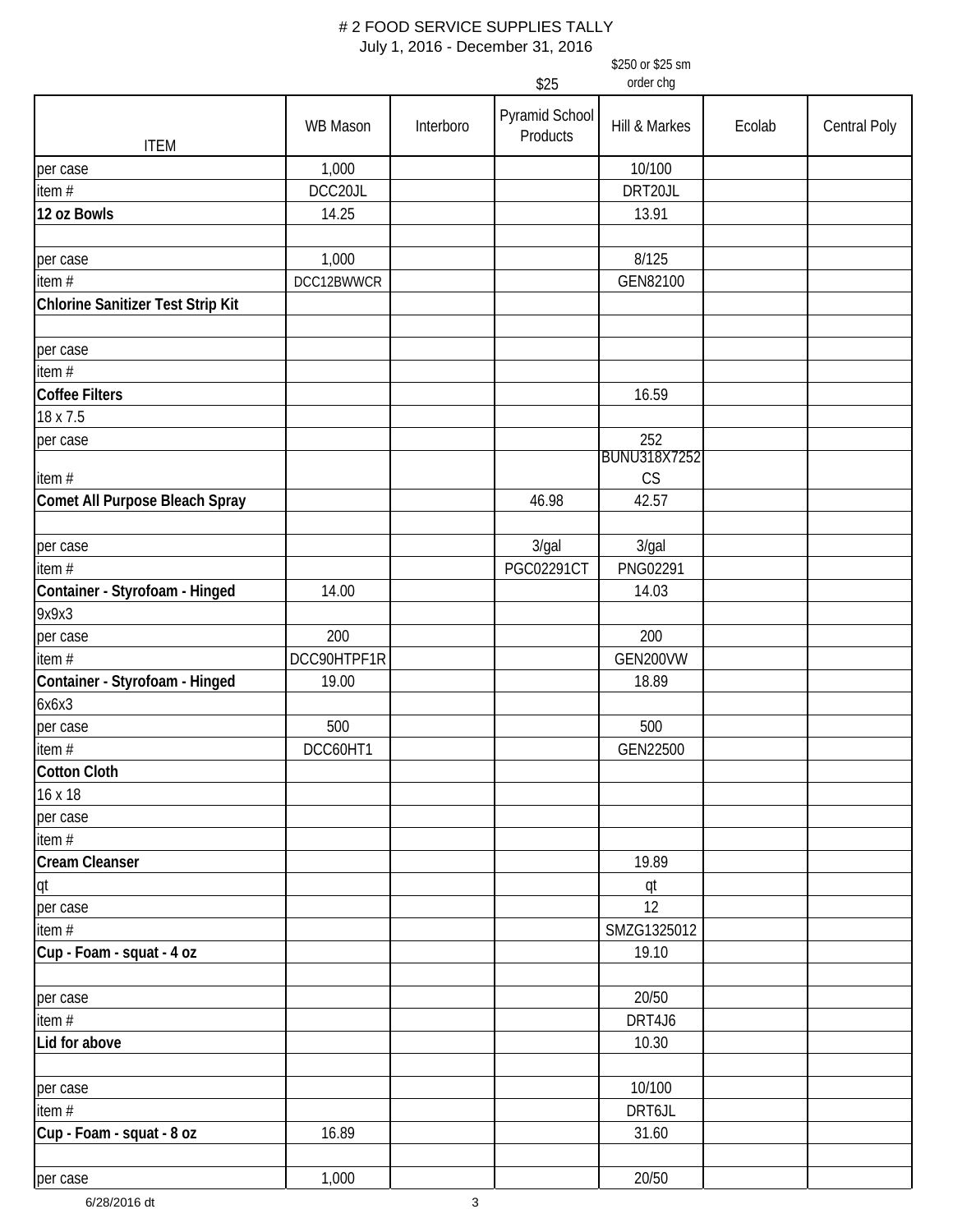|                                                 | \$250 or \$25 sm<br>order chg<br>\$25 |           |                            |                  |        |                     |
|-------------------------------------------------|---------------------------------------|-----------|----------------------------|------------------|--------|---------------------|
|                                                 |                                       |           |                            |                  |        |                     |
| <b>ITEM</b>                                     | WB Mason                              | Interboro | Pyramid School<br>Products | Hill & Markes    | Ecolab | <b>Central Poly</b> |
| item $#$                                        | DCC8J8                                |           |                            | DRT8SJ20         |        |                     |
| Lid for above                                   | 10.25                                 |           |                            | 17.19            |        |                     |
| per case                                        | 1,000                                 |           |                            | 10/100           |        |                     |
| item $#$                                        | DCC8JL                                |           |                            | DRT20JL          |        |                     |
| Cup: Hot/Cold, 8 oz                             | 16.89                                 |           |                            | 16.89            |        |                     |
| DC8J                                            |                                       |           |                            |                  |        |                     |
| per case                                        | 1,000                                 |           |                            | 25/40            |        |                     |
| item $#$                                        | DCC8J8                                |           |                            | DRT8J8           |        |                     |
| Lid for above: Hot/Cold, 8 oz                   | 10.25                                 |           |                            | 10.23            |        |                     |
| per case                                        | 1,000                                 |           |                            | 10/100           |        |                     |
| item #                                          | DCC8JL                                |           |                            | DRT8JL           |        |                     |
| Cup: Souffle, 2 oz<br>DC8J                      | 23.70                                 |           |                            | 23.69            |        |                     |
| per case                                        | 2,500                                 |           |                            | 10/250           |        |                     |
| item $#$                                        | DCC200PC                              |           |                            | <b>SLOB200</b>   |        |                     |
| Cup Lid: Souffle, 2 oz                          | 21.60                                 |           |                            | 21.40            |        |                     |
| per case                                        | 2,500                                 |           |                            | 25/100           |        |                     |
| item#<br>Deli Container - clear w/lid - 12 oz - | DCCPL2                                |           |                            | SLOPL2           |        |                     |
| rectangular                                     |                                       |           |                            | 22.37            |        |                     |
| per case                                        |                                       |           |                            | 200              |        |                     |
| item#                                           |                                       |           |                            | GENAD12          |        |                     |
| Dinex 8 oz disposible lids for 8 oz             |                                       |           |                            |                  |        |                     |
| Turnbury mugs                                   | 35.00                                 |           |                            | 35.30            |        |                     |
| per case                                        | 1,000                                 |           |                            | 1M               |        |                     |
| item $#$                                        | DNXDX30008775                         |           |                            | DIN30008775      |        |                     |
| Dawn Dish Soap<br>gal                           | 53.00                                 |           |                            | 53.76            |        |                     |
| per case                                        | $4$ /gal                              |           |                            | 4/gal            |        |                     |
| item $#$                                        | PGC57445                              |           |                            | PNG57445         |        |                     |
| Dishwasher Detergent                            | 31.20                                 |           |                            | 31.21            |        |                     |
| Cascade or equal                                | 45 oz                                 |           |                            | 45 oz            |        |                     |
| per case                                        | 9                                     |           |                            | 9                |        |                     |
| item $#$                                        | PGC40148                              |           |                            | PNG40148         |        |                     |
| <b>Excaliber Sanitizer</b>                      |                                       |           |                            |                  |        |                     |
| per case                                        |                                       |           |                            |                  |        |                     |
| item #                                          |                                       |           |                            |                  |        |                     |
| Film - 18" x 500'                               | 12.20                                 |           |                            | 12.23<br>18x2000 |        |                     |
| per case                                        | 2,000'                                |           |                            | roll             |        |                     |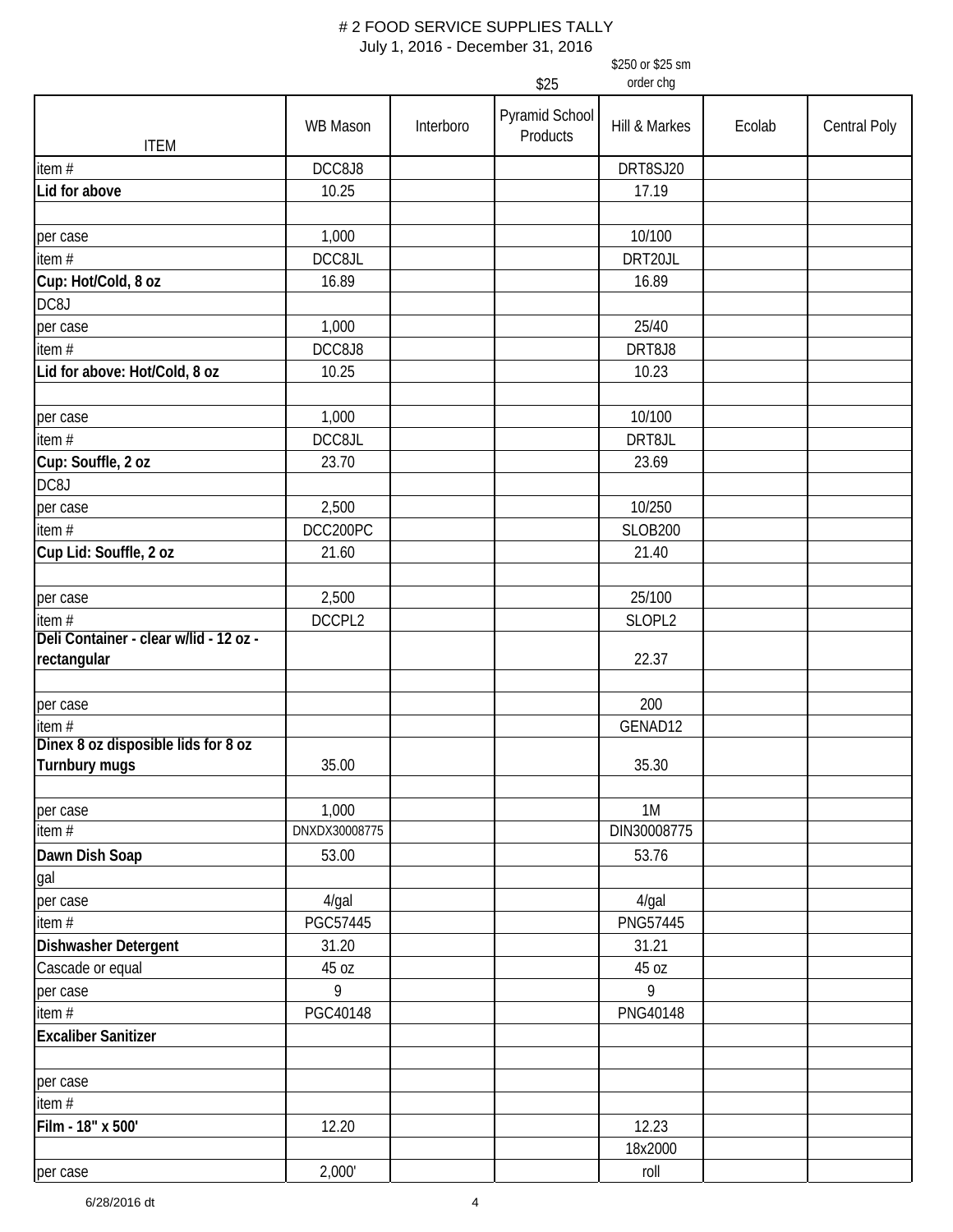|                                               |                 |                              |                            | \$250 or \$25 sm |        |              |
|-----------------------------------------------|-----------------|------------------------------|----------------------------|------------------|--------|--------------|
|                                               |                 |                              | \$25                       | order chg        |        |              |
| <b>ITEM</b>                                   | <b>WB Mason</b> | Interboro                    | Pyramid School<br>Products | Hill & Markes    | Ecolab | Central Poly |
| item#                                         | WPACCW182       |                              |                            | <b>WES182</b>    |        |              |
| Flash Dri                                     |                 |                              |                            | 36.86            |        |              |
| 5 gal                                         |                 |                              |                            |                  |        |              |
| per case                                      |                 |                              |                            | 5 gal            |        |              |
| item#                                         |                 |                              |                            | SMZC0710005      |        |              |
| Gloves - latex - small - for food             |                 |                              |                            |                  |        |              |
| handling                                      | 26.50           | 36.00                        | 33.05                      | 31.70            |        | 30.00        |
| for food handling                             |                 |                              |                            |                  |        |              |
| per case                                      | 10/100          | 1,000                        | 10/100                     | 10/100           |        | 1,000        |
|                                               |                 | Med Pride/Elara-             |                            |                  |        |              |
| item#                                         | SAGRDRSMIT      | S-LG                         | <b>JGL103S</b>             | ISL100202        |        | LGPPG-S      |
| Gloves - latex - medium - for food            |                 |                              |                            |                  |        |              |
| handling                                      | 26.50           | 36.00                        | 33.05                      | 31.70            |        | 30.00        |
| for food handling                             |                 |                              |                            |                  |        |              |
| per case                                      | 10/100          | 1,000<br>Med Pride/Elara-    | 10/100                     | 10/100           |        | 1,000        |
| item#                                         | SAGRDRMDIT      | M-LG                         | <b>JGL103M</b>             | ISL100204        |        | LGPPG-M      |
| Gloves - latex - large - for food<br>handling | 26.50           | 36.00                        | 33.05                      | 31.70            |        | 30.00        |
|                                               |                 |                              |                            |                  |        |              |
| per case                                      | 10/100          | 1,000<br>Med Pride/Elara-    | 10/100                     | 10/100           |        | 1,000        |
| item#                                         | SAGRDRLGIT      | L-LG                         | <b>JGL103L</b>             | ISL100206        |        | LGPPG-L      |
| Gloves - plastic - for food handling          |                 | 37.00                        | 36.90                      | 44.50            |        |              |
| per case                                      |                 | 10,000<br>$INT-S, M, L, XL-$ | 1,000                      | 10/10/100        |        |              |
| item#                                         |                 | PG                           | PLG6501                    | ISL104GB2-6      |        |              |
| <b>Hair Nets</b>                              | 96.90           | 97.00                        |                            | 102.80           |        |              |
|                                               |                 |                              |                            | brown            |        |              |
| per case                                      | 10/144          | 1,440                        |                            | 10/144           |        |              |
| item#                                         | SADPLW22LB      | MPR-70424                    |                            | FDIHN500BR       |        |              |
| Heavy Duty Floor Cleaner                      |                 |                              |                            | 16.89            |        |              |
| liquid                                        |                 |                              |                            |                  |        |              |
| per case                                      |                 |                              |                            | 4 gal            |        |              |
| item #                                        |                 |                              |                            | SMZB0320004      |        |              |
| <b>Laundry Detergent</b>                      |                 |                              |                            | 20.65            |        |              |
| liquid                                        |                 |                              |                            |                  |        |              |
| per case                                      |                 |                              |                            | 4 gal            |        |              |
| item #                                        |                 |                              |                            | SMZW420004       |        |              |
| <b>Laundry Detergent</b>                      |                 |                              |                            | 22.43            |        |              |
| powder                                        |                 |                              |                            |                  |        |              |
| per case                                      |                 |                              |                            | 50#              |        |              |
| item #                                        |                 |                              |                            | SMZC0597050      |        |              |
| Lime Away                                     |                 |                              |                            | 23.42            |        |              |
|                                               |                 |                              |                            |                  |        |              |
| per case                                      |                 |                              |                            | 4 gal            |        |              |
|                                               |                 |                              |                            |                  |        |              |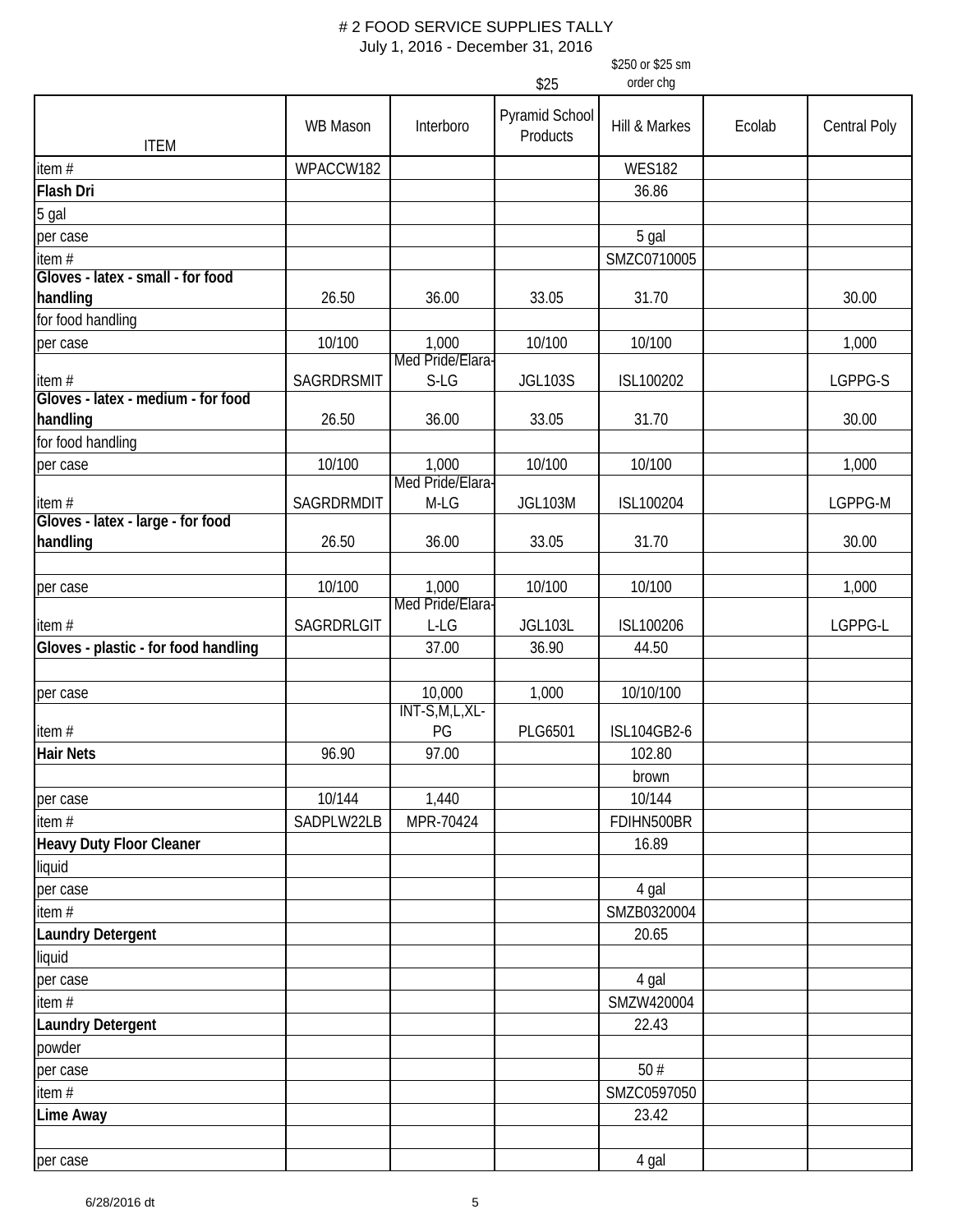|                               | \$250 or \$25 sm |                   |                            |                  |        |               |  |  |  |
|-------------------------------|------------------|-------------------|----------------------------|------------------|--------|---------------|--|--|--|
|                               |                  | order chg<br>\$25 |                            |                  |        |               |  |  |  |
| <b>ITEM</b>                   | <b>WB Mason</b>  | Interboro         | Pyramid School<br>Products | Hill & Markes    | Ecolab | Central Poly  |  |  |  |
| item#                         |                  |                   |                            | SMZL2125004      |        |               |  |  |  |
| Napkins - 1 ply               | 24.20            |                   |                            | 24.35            |        |               |  |  |  |
|                               |                  |                   |                            |                  |        |               |  |  |  |
| per case                      | 6,000            |                   |                            | 6,000            |        |               |  |  |  |
| item #                        | MOR1250          |                   |                            | <b>MOR1250MS</b> |        |               |  |  |  |
| Pan Liners                    | 29.85            |                   |                            | 30.19            |        |               |  |  |  |
| 16.375" x 24.375"             |                  |                   |                            |                  |        |               |  |  |  |
| per case                      | 1,000            |                   |                            | 1,000            |        |               |  |  |  |
| item#                         | PME75003991      |                   |                            | PPC030001        |        |               |  |  |  |
| Paper Place Mats              | 15.60            |                   |                            | 15.32            |        |               |  |  |  |
| white                         |                  |                   |                            |                  |        |               |  |  |  |
| per case                      | 1,000            |                   |                            | 1,000            |        |               |  |  |  |
| item $#$                      | HFM6015E1014     |                   |                            | <b>SNF150</b>    |        |               |  |  |  |
| Paper Place Mats              | 17.35            |                   |                            | 17.37            |        |               |  |  |  |
| green                         |                  |                   |                            |                  |        |               |  |  |  |
| per case                      | 1,000            |                   |                            | 1,000            |        |               |  |  |  |
| item $#$                      | HFM310528        |                   |                            | SNF6025          |        |               |  |  |  |
| Paper Place Mats              |                  |                   |                            | 17.37            |        |               |  |  |  |
| red                           |                  |                   |                            |                  |        |               |  |  |  |
| per case                      |                  |                   |                            | 1,000            |        |               |  |  |  |
| item#                         |                  |                   |                            | SNF6005          |        |               |  |  |  |
| Paper Towels - Brown          | 29.20            |                   |                            | 38.80            |        | 15.49         |  |  |  |
| (for Towel Master)            |                  |                   |                            |                  |        |               |  |  |  |
| per case                      | 6                |                   |                            | 12/450           |        | 12            |  |  |  |
| item#                         | GPC82165         |                   |                            | GPF19724         |        | <b>P720N</b>  |  |  |  |
| Paper Towels - White          | 17.00            |                   |                            | 17.02            |        | 17.90         |  |  |  |
| regular roll                  | 85               |                   |                            | 85               |        |               |  |  |  |
| per case                      | 30               |                   |                            | 30               |        | 30            |  |  |  |
| item #                        | CSD4073          |                   |                            | CAS4073A1        |        | 6350          |  |  |  |
| <b>Plastic Forks</b>          | 5.50             |                   |                            | 5.80             |        | 7.00          |  |  |  |
| bulk                          |                  |                   |                            |                  |        |               |  |  |  |
| per case                      | 1,000            |                   |                            | 1,000            |        | 1,000         |  |  |  |
| item#                         | CSWFPPWP1000     |                   |                            | NPP406010        |        | <b>FPPWP</b>  |  |  |  |
| <b>Plastic Knives</b>         | 5.50             |                   |                            | 5.80             |        | 7.00          |  |  |  |
| bulk                          |                  |                   |                            |                  |        |               |  |  |  |
| per case                      | 1,000            |                   |                            | 1,000            |        | 1,000         |  |  |  |
| $\frac{1}{1}$ item #          | CSWKPPWP1000     |                   |                            | NPP406017        |        | <b>KNPPWP</b> |  |  |  |
| <b>Plastic Spoons</b><br>bulk | 5.50             |                   |                            | 5.80             |        | 7.00          |  |  |  |
| per case                      | 1,000            |                   |                            | 1,000            |        | 1,000         |  |  |  |
| item#                         | CSWSPPWP1000     |                   |                            | NPP406014        |        | <b>TSPPWP</b> |  |  |  |
| <b>Plastic Wrap</b>           | 12.20            | 18.84             |                            | 12.23            |        | 14.29         |  |  |  |
| 18 x 2,000                    |                  |                   |                            |                  |        |               |  |  |  |
| per case                      | 2,000'           | roll              |                            |                  |        |               |  |  |  |
| item#                         | WPACCW182        | Western 182       |                            | <b>WES182</b>    |        | 182           |  |  |  |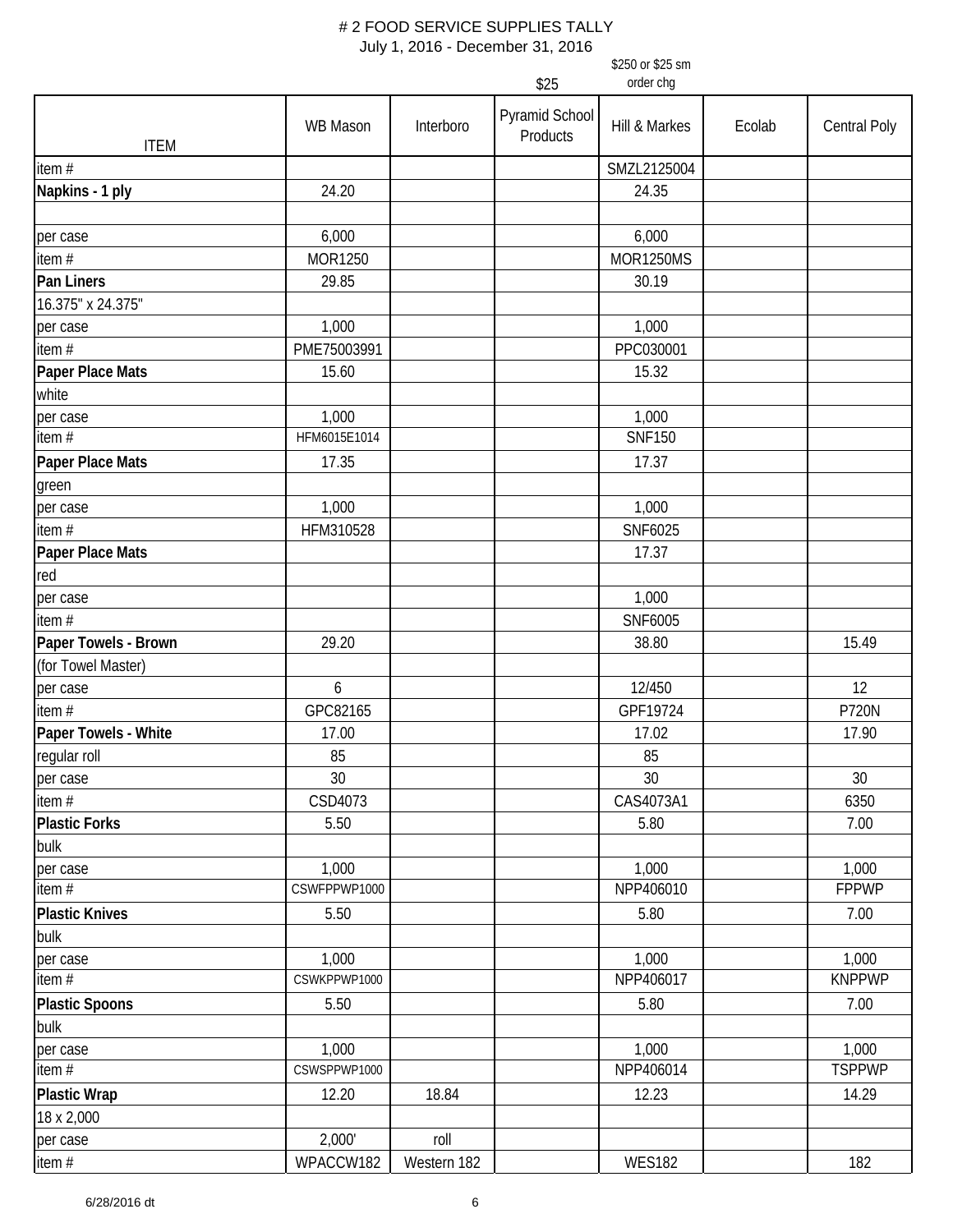|                                     |               |           | \$25                       | \$250 or \$25 sm<br>order chg |        |                     |
|-------------------------------------|---------------|-----------|----------------------------|-------------------------------|--------|---------------------|
|                                     |               |           |                            |                               |        |                     |
| <b>ITEM</b>                         | WB Mason      | Interboro | Pyramid School<br>Products | Hill & Markes                 | Ecolab | <b>Central Poly</b> |
| Plates - paper - 6"                 | 9.70          |           |                            | 9.75                          |        |                     |
| per case                            | 1,000         |           |                            | 10/100                        |        |                     |
| item $#$                            | AJMPP6GREWH   |           |                            | ASP10106                      |        |                     |
| Plates - paper - 9"                 | 14.90         |           |                            | 17.80                         |        |                     |
| per case                            | 1,000         |           |                            | 12/100                        |        |                     |
| item#                               | AJMPP9GEEWH   |           |                            | ASP121005                     |        |                     |
| Plates - styrofoam - 9"             | 13.00         |           |                            | 13.67                         |        |                     |
| per case                            | 500           |           |                            | 4/125                         |        |                     |
| item #                              | DCC9PWC       |           |                            | GEN80900                      |        |                     |
| Plates - styrofoam - 10.25"         | 27.00         |           |                            | 27.65                         |        |                     |
| per case                            | 500           |           |                            | 500                           |        |                     |
| item $#$                            | DCC10PWC      |           |                            | GEN81000                      |        |                     |
| <b>Powder Cleaner</b>               | 21.00         |           |                            | 21.18                         |        |                     |
| qt                                  | 21 oz         |           |                            | 21 oz                         |        |                     |
| per case                            | 24            |           |                            | 24                            |        |                     |
| item#                               | CALICCP752088 |           |                            | CAL752088                     |        |                     |
| Sacks 1/6                           | 30.00         |           |                            | 30.00                         |        |                     |
|                                     | 500           |           |                            | 500                           |        |                     |
| per case<br>item $#$                | DUM80076      |           |                            | DUO80076                      |        |                     |
| <b>Scotch Brite Pads</b>            | 11.50         |           | 11.39                      | 12.20                         |        |                     |
|                                     |               |           |                            |                               |        |                     |
| per case                            | 60            |           | 60                         | 6/10                          |        |                     |
| item #                              | BSDJAN3096    |           | 5096                       | DSCMD69                       |        |                     |
| Speedball Cleaner                   |               |           |                            | 18.80                         |        |                     |
|                                     |               |           |                            | qt                            |        |                     |
| per case                            |               |           |                            | 12                            |        |                     |
| item #                              |               |           |                            | SMZC0595012                   |        |                     |
| Stainless Steel Scrubber            | 21.70         |           | 26.82                      | 41.44                         |        |                     |
| per case                            | 72            |           | 72                         | 6/12                          |        |                     |
| item #                              | PME75004292   |           | 434PP                      | ROYS7756                      |        |                     |
| Tray - aluminum - 3 compartment HDM | 35.20         |           |                            | 33.40<br>w/lid                |        |                     |
| per case                            | 250           |           |                            | 200                           |        |                     |
| item#                               | WPPP73930CP   |           |                            | PACY7139TP                    |        |                     |
| <b>Water Test Strips</b>            | 14.07         |           |                            |                               |        |                     |
| QUAQR 7347636                       |               |           |                            |                               |        |                     |
| per case                            |               |           |                            |                               |        |                     |
| item #                              | AMZQT40       |           |                            |                               |        |                     |
| Wypalls x 60                        | 12.20         |           | 14.99                      | 12.47                         |        |                     |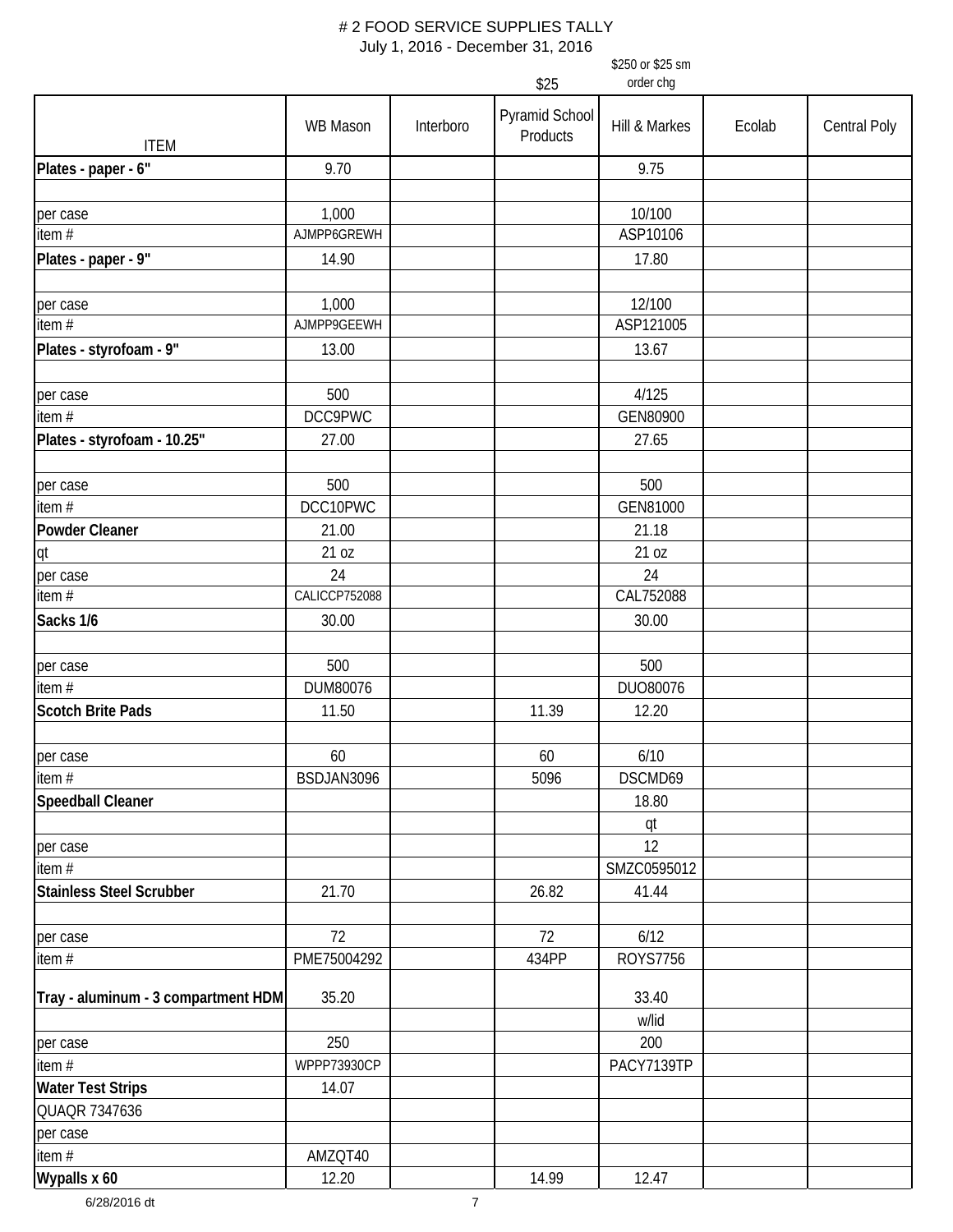| order chg<br>\$25<br>Pyramid School<br>WB Mason<br><b>Central Poly</b><br>Interboro<br>Hill & Markes<br>Ecolab<br>Products<br><b>ITEM</b><br>2 ply / 85 sht<br>6"x9"<br>180<br>180<br>180<br>per case<br>KCC34015<br>item #<br>KIM34015<br>KIM34015<br>Zappers All Purpose Towel<br>83.98<br>52.60<br>blue<br>50<br>150<br>per case<br>item #<br>CHX03120011<br>CHI0312<br>3 Compartment Trays<br>155.00<br>Oliver<br>600<br>per case<br>item #<br>OLV2103<br>32 oz Spray Bottle<br>.41<br>.41<br>per case<br>ea<br>ea<br>item #<br>5032WG<br><b>IMP5032WG</b><br>Trigger Sprayer for 32 oz Bottle<br>.39<br>.38<br>ea<br>per case<br>ea<br>item #<br>902RW9<br><b>IMP4902</b><br><b>Apex Dishwasher Solid</b><br>103.43<br>79.43<br>17062<br>6/6.75#<br>6/6.75L<br>per case<br>item#<br>ECO17062<br>17062<br>Fast Foam Degreaser<br>43.52<br>43.52<br>10126<br>6/32 oz<br>6/32 oz<br>per case<br>item $#$<br>ECO10126<br>10126<br><b>Solid Power XL</b><br>94.47<br>94.47<br>6100185<br>4/9#<br>4/9#<br>per case<br>ECO6100185<br>item $#$<br>6100185<br>Oasis 115 XP Floor Cleaner<br>38.20<br>38.20<br>10625<br>$2.5$ gal<br>$2.5$ gal<br>per case<br>ECO10625<br>item#<br>10625<br>Oasis 100 Neutral All Purpose Cleaner<br>54.56<br>54.56<br>14522<br>$2.5$ gal<br>$2.5$ gal<br>per case<br>item $#$<br>ECO14522<br>14522<br><b>Oasis Sanitizer</b><br>85.06<br>82.74<br>17708<br>$2.5$ gal<br>$2.5$ gal<br>per case<br>item $#$<br>ECO17708<br>17708<br>Liquid Dish Detergent<br>37.25<br>37.25 |       |  | \$250 or \$25 sm |  |
|-------------------------------------------------------------------------------------------------------------------------------------------------------------------------------------------------------------------------------------------------------------------------------------------------------------------------------------------------------------------------------------------------------------------------------------------------------------------------------------------------------------------------------------------------------------------------------------------------------------------------------------------------------------------------------------------------------------------------------------------------------------------------------------------------------------------------------------------------------------------------------------------------------------------------------------------------------------------------------------------------------------------------------------------------------------------------------------------------------------------------------------------------------------------------------------------------------------------------------------------------------------------------------------------------------------------------------------------------------------------------------------------------------------------------------------------------------------------------------------------------------|-------|--|------------------|--|
|                                                                                                                                                                                                                                                                                                                                                                                                                                                                                                                                                                                                                                                                                                                                                                                                                                                                                                                                                                                                                                                                                                                                                                                                                                                                                                                                                                                                                                                                                                       |       |  |                  |  |
|                                                                                                                                                                                                                                                                                                                                                                                                                                                                                                                                                                                                                                                                                                                                                                                                                                                                                                                                                                                                                                                                                                                                                                                                                                                                                                                                                                                                                                                                                                       |       |  |                  |  |
|                                                                                                                                                                                                                                                                                                                                                                                                                                                                                                                                                                                                                                                                                                                                                                                                                                                                                                                                                                                                                                                                                                                                                                                                                                                                                                                                                                                                                                                                                                       |       |  |                  |  |
|                                                                                                                                                                                                                                                                                                                                                                                                                                                                                                                                                                                                                                                                                                                                                                                                                                                                                                                                                                                                                                                                                                                                                                                                                                                                                                                                                                                                                                                                                                       |       |  |                  |  |
|                                                                                                                                                                                                                                                                                                                                                                                                                                                                                                                                                                                                                                                                                                                                                                                                                                                                                                                                                                                                                                                                                                                                                                                                                                                                                                                                                                                                                                                                                                       |       |  |                  |  |
|                                                                                                                                                                                                                                                                                                                                                                                                                                                                                                                                                                                                                                                                                                                                                                                                                                                                                                                                                                                                                                                                                                                                                                                                                                                                                                                                                                                                                                                                                                       |       |  |                  |  |
|                                                                                                                                                                                                                                                                                                                                                                                                                                                                                                                                                                                                                                                                                                                                                                                                                                                                                                                                                                                                                                                                                                                                                                                                                                                                                                                                                                                                                                                                                                       |       |  |                  |  |
|                                                                                                                                                                                                                                                                                                                                                                                                                                                                                                                                                                                                                                                                                                                                                                                                                                                                                                                                                                                                                                                                                                                                                                                                                                                                                                                                                                                                                                                                                                       |       |  |                  |  |
|                                                                                                                                                                                                                                                                                                                                                                                                                                                                                                                                                                                                                                                                                                                                                                                                                                                                                                                                                                                                                                                                                                                                                                                                                                                                                                                                                                                                                                                                                                       |       |  |                  |  |
|                                                                                                                                                                                                                                                                                                                                                                                                                                                                                                                                                                                                                                                                                                                                                                                                                                                                                                                                                                                                                                                                                                                                                                                                                                                                                                                                                                                                                                                                                                       |       |  |                  |  |
|                                                                                                                                                                                                                                                                                                                                                                                                                                                                                                                                                                                                                                                                                                                                                                                                                                                                                                                                                                                                                                                                                                                                                                                                                                                                                                                                                                                                                                                                                                       |       |  |                  |  |
|                                                                                                                                                                                                                                                                                                                                                                                                                                                                                                                                                                                                                                                                                                                                                                                                                                                                                                                                                                                                                                                                                                                                                                                                                                                                                                                                                                                                                                                                                                       |       |  |                  |  |
|                                                                                                                                                                                                                                                                                                                                                                                                                                                                                                                                                                                                                                                                                                                                                                                                                                                                                                                                                                                                                                                                                                                                                                                                                                                                                                                                                                                                                                                                                                       |       |  |                  |  |
|                                                                                                                                                                                                                                                                                                                                                                                                                                                                                                                                                                                                                                                                                                                                                                                                                                                                                                                                                                                                                                                                                                                                                                                                                                                                                                                                                                                                                                                                                                       |       |  |                  |  |
|                                                                                                                                                                                                                                                                                                                                                                                                                                                                                                                                                                                                                                                                                                                                                                                                                                                                                                                                                                                                                                                                                                                                                                                                                                                                                                                                                                                                                                                                                                       |       |  |                  |  |
|                                                                                                                                                                                                                                                                                                                                                                                                                                                                                                                                                                                                                                                                                                                                                                                                                                                                                                                                                                                                                                                                                                                                                                                                                                                                                                                                                                                                                                                                                                       |       |  |                  |  |
|                                                                                                                                                                                                                                                                                                                                                                                                                                                                                                                                                                                                                                                                                                                                                                                                                                                                                                                                                                                                                                                                                                                                                                                                                                                                                                                                                                                                                                                                                                       |       |  |                  |  |
|                                                                                                                                                                                                                                                                                                                                                                                                                                                                                                                                                                                                                                                                                                                                                                                                                                                                                                                                                                                                                                                                                                                                                                                                                                                                                                                                                                                                                                                                                                       |       |  |                  |  |
|                                                                                                                                                                                                                                                                                                                                                                                                                                                                                                                                                                                                                                                                                                                                                                                                                                                                                                                                                                                                                                                                                                                                                                                                                                                                                                                                                                                                                                                                                                       |       |  |                  |  |
|                                                                                                                                                                                                                                                                                                                                                                                                                                                                                                                                                                                                                                                                                                                                                                                                                                                                                                                                                                                                                                                                                                                                                                                                                                                                                                                                                                                                                                                                                                       |       |  |                  |  |
|                                                                                                                                                                                                                                                                                                                                                                                                                                                                                                                                                                                                                                                                                                                                                                                                                                                                                                                                                                                                                                                                                                                                                                                                                                                                                                                                                                                                                                                                                                       |       |  |                  |  |
|                                                                                                                                                                                                                                                                                                                                                                                                                                                                                                                                                                                                                                                                                                                                                                                                                                                                                                                                                                                                                                                                                                                                                                                                                                                                                                                                                                                                                                                                                                       |       |  |                  |  |
|                                                                                                                                                                                                                                                                                                                                                                                                                                                                                                                                                                                                                                                                                                                                                                                                                                                                                                                                                                                                                                                                                                                                                                                                                                                                                                                                                                                                                                                                                                       |       |  |                  |  |
|                                                                                                                                                                                                                                                                                                                                                                                                                                                                                                                                                                                                                                                                                                                                                                                                                                                                                                                                                                                                                                                                                                                                                                                                                                                                                                                                                                                                                                                                                                       |       |  |                  |  |
|                                                                                                                                                                                                                                                                                                                                                                                                                                                                                                                                                                                                                                                                                                                                                                                                                                                                                                                                                                                                                                                                                                                                                                                                                                                                                                                                                                                                                                                                                                       |       |  |                  |  |
|                                                                                                                                                                                                                                                                                                                                                                                                                                                                                                                                                                                                                                                                                                                                                                                                                                                                                                                                                                                                                                                                                                                                                                                                                                                                                                                                                                                                                                                                                                       |       |  |                  |  |
|                                                                                                                                                                                                                                                                                                                                                                                                                                                                                                                                                                                                                                                                                                                                                                                                                                                                                                                                                                                                                                                                                                                                                                                                                                                                                                                                                                                                                                                                                                       |       |  |                  |  |
|                                                                                                                                                                                                                                                                                                                                                                                                                                                                                                                                                                                                                                                                                                                                                                                                                                                                                                                                                                                                                                                                                                                                                                                                                                                                                                                                                                                                                                                                                                       |       |  |                  |  |
|                                                                                                                                                                                                                                                                                                                                                                                                                                                                                                                                                                                                                                                                                                                                                                                                                                                                                                                                                                                                                                                                                                                                                                                                                                                                                                                                                                                                                                                                                                       |       |  |                  |  |
|                                                                                                                                                                                                                                                                                                                                                                                                                                                                                                                                                                                                                                                                                                                                                                                                                                                                                                                                                                                                                                                                                                                                                                                                                                                                                                                                                                                                                                                                                                       |       |  |                  |  |
|                                                                                                                                                                                                                                                                                                                                                                                                                                                                                                                                                                                                                                                                                                                                                                                                                                                                                                                                                                                                                                                                                                                                                                                                                                                                                                                                                                                                                                                                                                       |       |  |                  |  |
|                                                                                                                                                                                                                                                                                                                                                                                                                                                                                                                                                                                                                                                                                                                                                                                                                                                                                                                                                                                                                                                                                                                                                                                                                                                                                                                                                                                                                                                                                                       |       |  |                  |  |
|                                                                                                                                                                                                                                                                                                                                                                                                                                                                                                                                                                                                                                                                                                                                                                                                                                                                                                                                                                                                                                                                                                                                                                                                                                                                                                                                                                                                                                                                                                       |       |  |                  |  |
|                                                                                                                                                                                                                                                                                                                                                                                                                                                                                                                                                                                                                                                                                                                                                                                                                                                                                                                                                                                                                                                                                                                                                                                                                                                                                                                                                                                                                                                                                                       |       |  |                  |  |
|                                                                                                                                                                                                                                                                                                                                                                                                                                                                                                                                                                                                                                                                                                                                                                                                                                                                                                                                                                                                                                                                                                                                                                                                                                                                                                                                                                                                                                                                                                       |       |  |                  |  |
|                                                                                                                                                                                                                                                                                                                                                                                                                                                                                                                                                                                                                                                                                                                                                                                                                                                                                                                                                                                                                                                                                                                                                                                                                                                                                                                                                                                                                                                                                                       |       |  |                  |  |
|                                                                                                                                                                                                                                                                                                                                                                                                                                                                                                                                                                                                                                                                                                                                                                                                                                                                                                                                                                                                                                                                                                                                                                                                                                                                                                                                                                                                                                                                                                       |       |  |                  |  |
|                                                                                                                                                                                                                                                                                                                                                                                                                                                                                                                                                                                                                                                                                                                                                                                                                                                                                                                                                                                                                                                                                                                                                                                                                                                                                                                                                                                                                                                                                                       |       |  |                  |  |
|                                                                                                                                                                                                                                                                                                                                                                                                                                                                                                                                                                                                                                                                                                                                                                                                                                                                                                                                                                                                                                                                                                                                                                                                                                                                                                                                                                                                                                                                                                       |       |  |                  |  |
|                                                                                                                                                                                                                                                                                                                                                                                                                                                                                                                                                                                                                                                                                                                                                                                                                                                                                                                                                                                                                                                                                                                                                                                                                                                                                                                                                                                                                                                                                                       |       |  |                  |  |
|                                                                                                                                                                                                                                                                                                                                                                                                                                                                                                                                                                                                                                                                                                                                                                                                                                                                                                                                                                                                                                                                                                                                                                                                                                                                                                                                                                                                                                                                                                       |       |  |                  |  |
|                                                                                                                                                                                                                                                                                                                                                                                                                                                                                                                                                                                                                                                                                                                                                                                                                                                                                                                                                                                                                                                                                                                                                                                                                                                                                                                                                                                                                                                                                                       |       |  |                  |  |
|                                                                                                                                                                                                                                                                                                                                                                                                                                                                                                                                                                                                                                                                                                                                                                                                                                                                                                                                                                                                                                                                                                                                                                                                                                                                                                                                                                                                                                                                                                       |       |  |                  |  |
|                                                                                                                                                                                                                                                                                                                                                                                                                                                                                                                                                                                                                                                                                                                                                                                                                                                                                                                                                                                                                                                                                                                                                                                                                                                                                                                                                                                                                                                                                                       |       |  |                  |  |
|                                                                                                                                                                                                                                                                                                                                                                                                                                                                                                                                                                                                                                                                                                                                                                                                                                                                                                                                                                                                                                                                                                                                                                                                                                                                                                                                                                                                                                                                                                       |       |  |                  |  |
|                                                                                                                                                                                                                                                                                                                                                                                                                                                                                                                                                                                                                                                                                                                                                                                                                                                                                                                                                                                                                                                                                                                                                                                                                                                                                                                                                                                                                                                                                                       |       |  |                  |  |
|                                                                                                                                                                                                                                                                                                                                                                                                                                                                                                                                                                                                                                                                                                                                                                                                                                                                                                                                                                                                                                                                                                                                                                                                                                                                                                                                                                                                                                                                                                       | 11262 |  |                  |  |